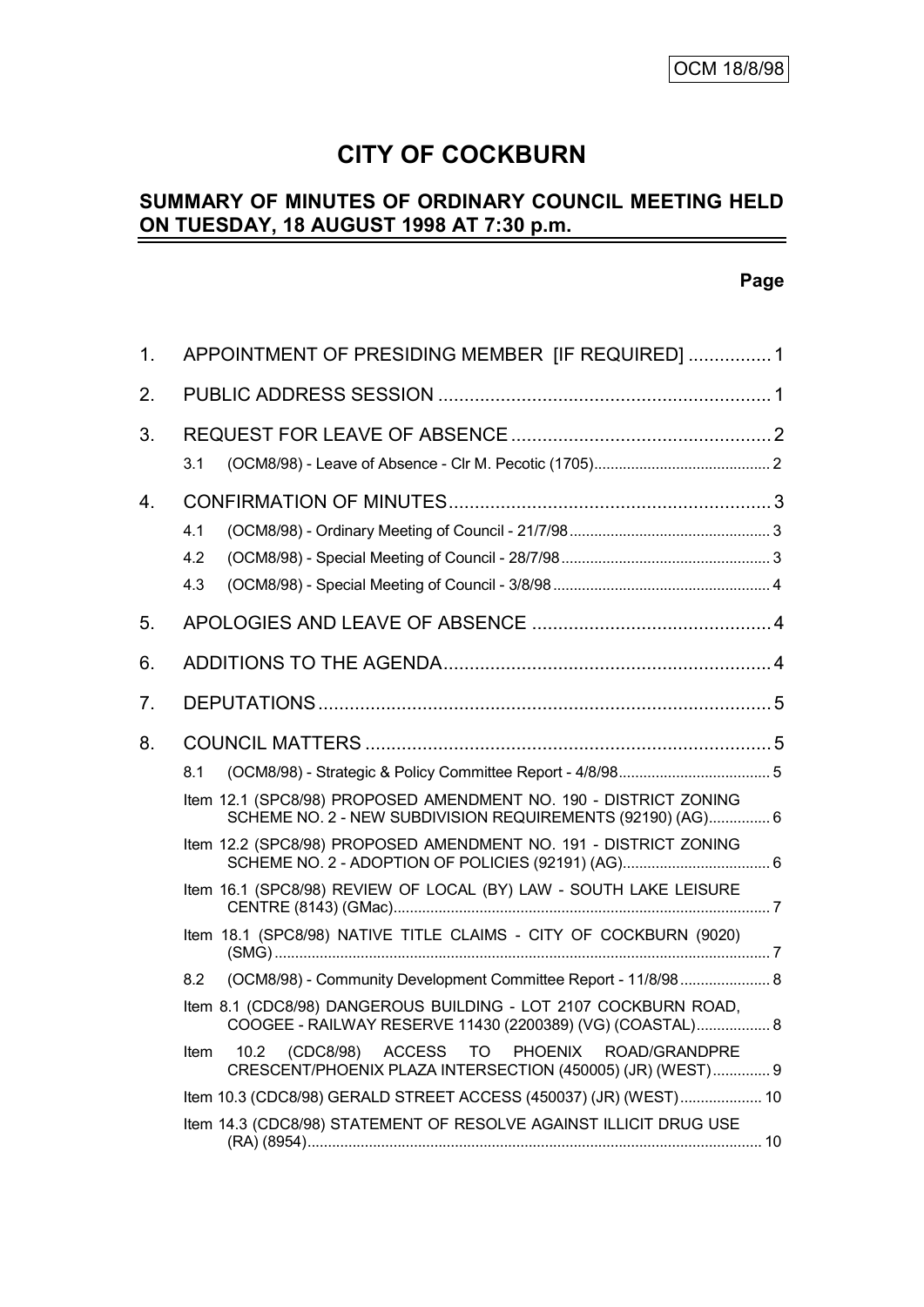|     |                                                      | Item 15.1 (CDC8/98) MURDOCH PINES GOLF AND RECREATION PARK - NON<br>COMPLIANCE AUDIT PART LOT 172 BAKER COURT, NORTH LAKE -<br>OWNER: WESTERN AUSTRALIAN PLANNING COMMISSION -<br>APPLICANT: INTERNATIONAL GOLF INVESTMENTS PTY LTD |  |  |  |
|-----|------------------------------------------------------|-------------------------------------------------------------------------------------------------------------------------------------------------------------------------------------------------------------------------------------|--|--|--|
|     |                                                      | Item 17.3 (CDC8/98) COOLBELLUP SPORTING ASSOCIATION (1101743) (RA)                                                                                                                                                                  |  |  |  |
|     |                                                      | Item 17.4 (CDC8/98) RATES ON LAND - MRS F R ZUVELA, 39 GOLDSMITH                                                                                                                                                                    |  |  |  |
|     |                                                      | Item 19.1 (CDC8/98) MINOR MODIFICATION TO AMENDMENT NO. 170 TO<br>DISTRICT ZONING SCHEME NO.2 - MODIFICATION OF THE THIRD<br>SCHEDULE (RESTRICTED USE) - CSL 1843 & 2197; PT LOT 2<br>COCKBURN ROAD, HENDERSON - OWNER: LANDCORP -  |  |  |  |
|     |                                                      | Item 22.4 (CDC8/98) EXTENSION OF TIME FOR RELOCATION OF NON-<br>APPROVED TRANSPORT DEPOT - LOT 10 FALCON PLACE,<br>JANDAKOT - JAA 158, LOT 10 F PLACE, JANDAKOT - OWNER: G & D                                                      |  |  |  |
|     | 8.3                                                  | (OCM8/98) - Packham Urban Development Area - Department of Local                                                                                                                                                                    |  |  |  |
|     | 8.4                                                  | (OCM8/98) - Policy - Packham Urban Development Area (Clr Pecotic)                                                                                                                                                                   |  |  |  |
| 9.  |                                                      |                                                                                                                                                                                                                                     |  |  |  |
|     | 9.1                                                  | (OCM8/98) - Southern Metropolitan Regional Council - Member                                                                                                                                                                         |  |  |  |
|     | 9.2                                                  | (OCM8/98) - (SPC7/98 16.1) Proposed Amendments To Local Laws (8950)                                                                                                                                                                 |  |  |  |
|     | 9.3                                                  | (OCM8/98) - Regional Forest Agreement (6119) (DW) (Attach) 18                                                                                                                                                                       |  |  |  |
|     | 9.4                                                  | (OCM8/98) - Construction of Beeliar Drive / Spearwood Avenue to Watson                                                                                                                                                              |  |  |  |
|     |                                                      |                                                                                                                                                                                                                                     |  |  |  |
|     |                                                      | 10.1 (OCM8/98) - Gerald Street, Spearwood Petition (Clr Wheatley) (450037) 20                                                                                                                                                       |  |  |  |
| 11. |                                                      | MOTIONS OF WHICH PREVIOUS NOTICE HAS BEEN GIVEN20                                                                                                                                                                                   |  |  |  |
| 12. | NOTICE OF MOTIONS FOR CONSIDERATION AT THE FOLLOWING |                                                                                                                                                                                                                                     |  |  |  |
| 13. |                                                      |                                                                                                                                                                                                                                     |  |  |  |
| 14. |                                                      |                                                                                                                                                                                                                                     |  |  |  |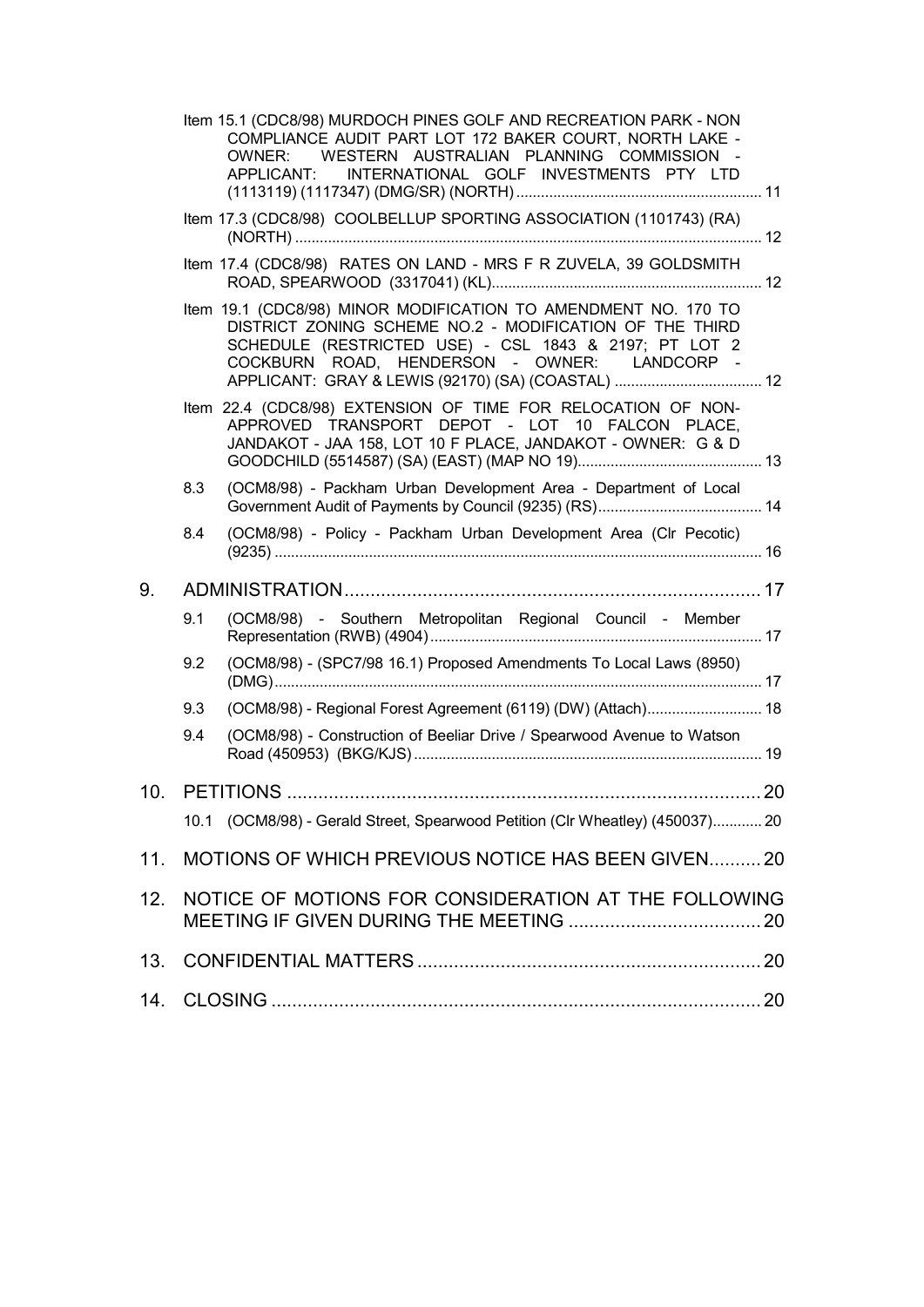# **CITY OF COCKBURN**

# **MINUTES OF ORDINARY COUNCIL MEETING HELD ON TUESDAY, 18 AUGUST 1998 AT 7:30 P.M.**

#### **PRESENT:**

#### **COMMITTEE MEMBERS**

| Mayor      |
|------------|
| Councillor |
| Councillor |
| Councillor |
| Councillor |
| Councillor |
| Councillor |
| Councillor |
| Councillor |
| Councillor |
| Councillor |
|            |

### **IN ATTENDANCE**

| Mr R W Brown    | $\overline{\phantom{a}}$ | <b>Chief Executive Officer</b>       |
|-----------------|--------------------------|--------------------------------------|
| Mr D M Green    |                          | Director, Administration & Community |
|                 |                          | <b>Services</b>                      |
| Mr A T Crothers | $\overline{\phantom{a}}$ | Director, Finance                    |
| Mr S M Hiller   |                          | Director, Planning & Development     |
| Mr B K Greay    |                          | Director, Engineering                |
| Mr D Walsh      | $\qquad \qquad$          | Manager, Environmental Services      |
| Mrs S Ellis     |                          | Secretary to Chief Executive Officer |

The Presiding Member declared the meeting open at 7:30pm.

# **1. APPOINTMENT OF PRESIDING MEMBER [IF REQUIRED]**

Nil

### **2. PUBLIC ADDRESS SESSION**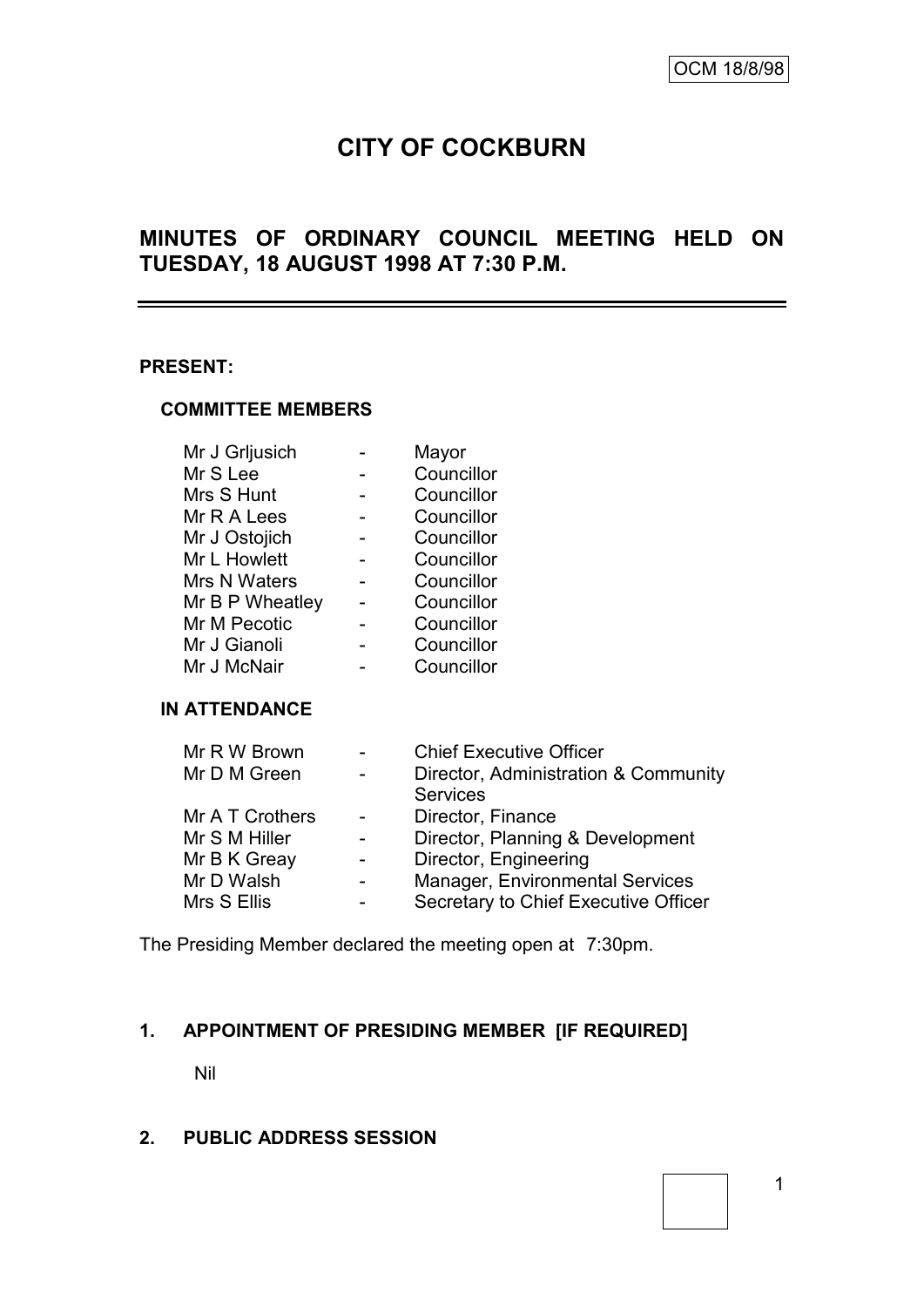**Mr Crook** read a letter concerning CDC item 10.3 in regards to Gerald Road, Spearwood which he later tabled.

Mr Crook further commented that he has heard of difficulties experienced by ratepayers in contacting Councillors and asked why Councillors were so difficult to contact. Mayor Grljusich responded that Council has supplied mobile phones and answering machines so the public can contact them. Other Councillors also responded that they are contactable.

Mr Crook asked in regards to Item 8.3 of the Council Agenda, if the Council's letter to the Dept. of Local Government dated July 1998 was available for ratepayer's inspection. The Chief Executive Officer advised that it was available to the public.

There being no further questions, Mayor Grljusich wished to advise the Council and public of matters of interest. Firstly, he advised that the delegation's visit to the City of Split was very interesting and that they have come away with a very warm feeling about the City of Split and our Sister City Relationship. The formal signing of the documentation was done at an official ceremony and he presented those documents to Council. He also presented a gift from the City of Split to the City of Cockburn.

The Mayor also advised that the re-print of our book "Cockburn - The Making of a Community" was now available.

Clr Ostojich commented in regards to the Sister City visit, that apart from being received very warmly by the City of Split, the opportunity was taken to be introduced to a number of different commercial industries and the Chamber of Commerce which, he felt, could be of major benefit to this City.

# **3. REQUEST FOR LEAVE OF ABSENCE**

### **3.1 (OCM8/98) - Leave of Absence - Clr M. Pecotic (1705)**

Clr Pecotic has requested a leave of absence from the Special Meeting of Council to be held on the  $25<sup>th</sup>$  August as he will be attending the Local Government Conference as Council's representative.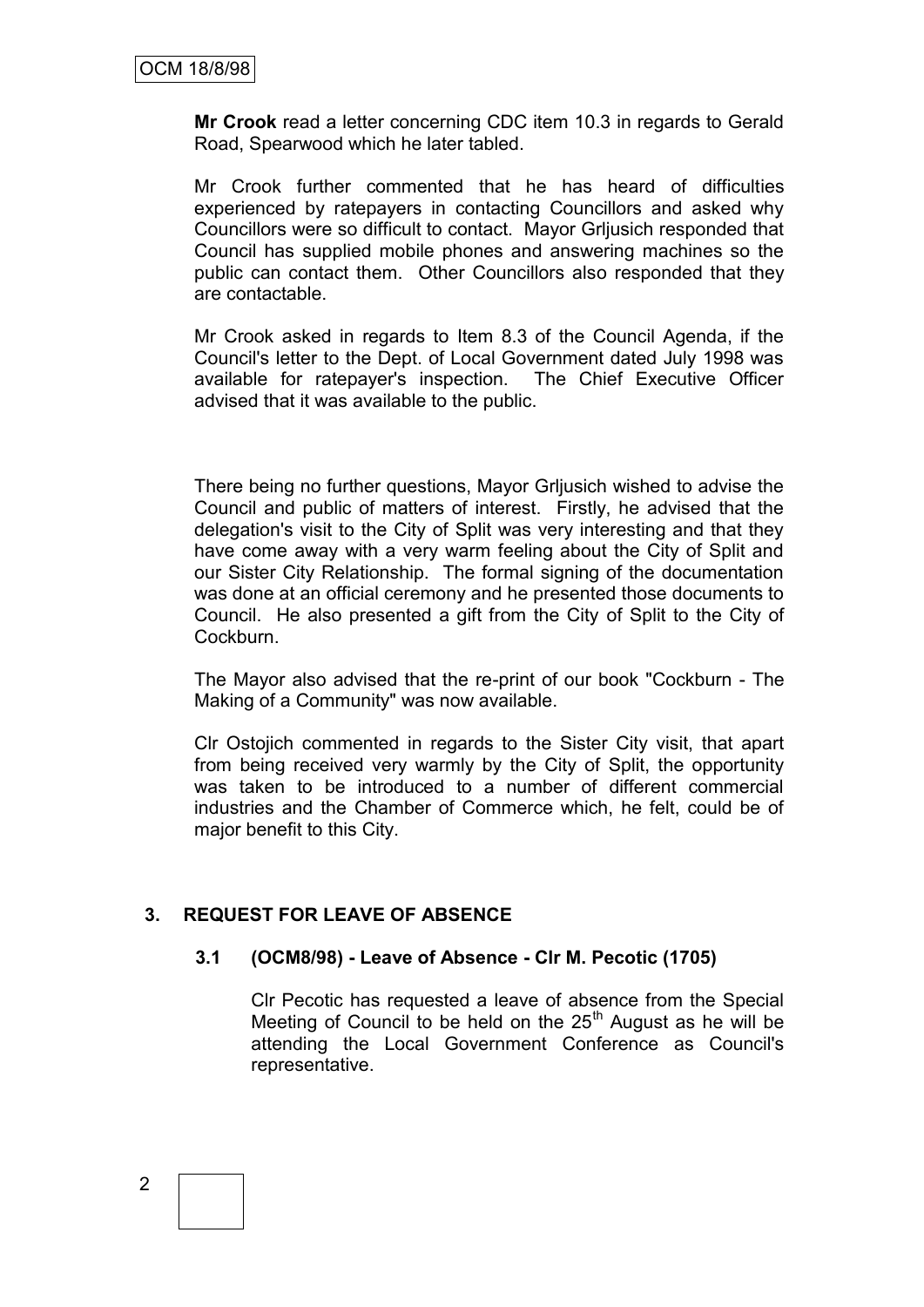Moved Clr Wheatley seconded Clr Gianoli, that Leave of Absence be granted to Clr Pecotic for the 25<sup>th</sup> August 1998.

### **CARRIED**

### **4. CONFIRMATION OF MINUTES**

### **4.1 (OCM8/98) - Ordinary Meeting of Council - 21/7/98**

Moved Clr Ostojich seconded Clr Pecotic, that the Minutes of the Ordinary Meeting of Council held on the 21<sup>st</sup> July 1998 be confirmed.

### **CARRIED**

### **4.2 (OCM8/98) - Special Meeting of Council - 28/7/98**

Clr Pecotic in reference to statements made at the end of this meeting stated firstly, that he believed Clr Lees expressed his appreciation and not Deputy Mayor Battalis to which Clr Lees agreed he made the statement. Clr Pecotic then stated that his comments were not adequately recorded and requested that they be amended.

Moved Clr Pecotic seconded Clr Gianoli, that the minutes of the Special Meeting of Council held on the  $28<sup>th</sup>$  July 1998, be confirmed subject to the following amendments to statements made at the end of the meeting:

- (1) The words "Deputy Mayor Battalis" be deleted and substituted with the words "Clr Lees".
- (2) The words "Clr Pecotic reiterated his extreme disappointment in this year's Budget, and felt that the Chief Executive Officer and his Directors should ensure, that all endeavours in cost savings should be made in future budgets by reducing expenses such as consultancy fees, legal fees etc." be deleted and substituted with the words

"If Clr Lees has the right to put his comments praising the Committee's hard work and the Administration's hard work and I am not saying that they didn't work hard, we were here sitting and it was not easy for us, but I want to put my comments on record as well. I have to say again and reiterate that I am extremely disappointed that to be at a time when Australia has .8% of the inflation rate, we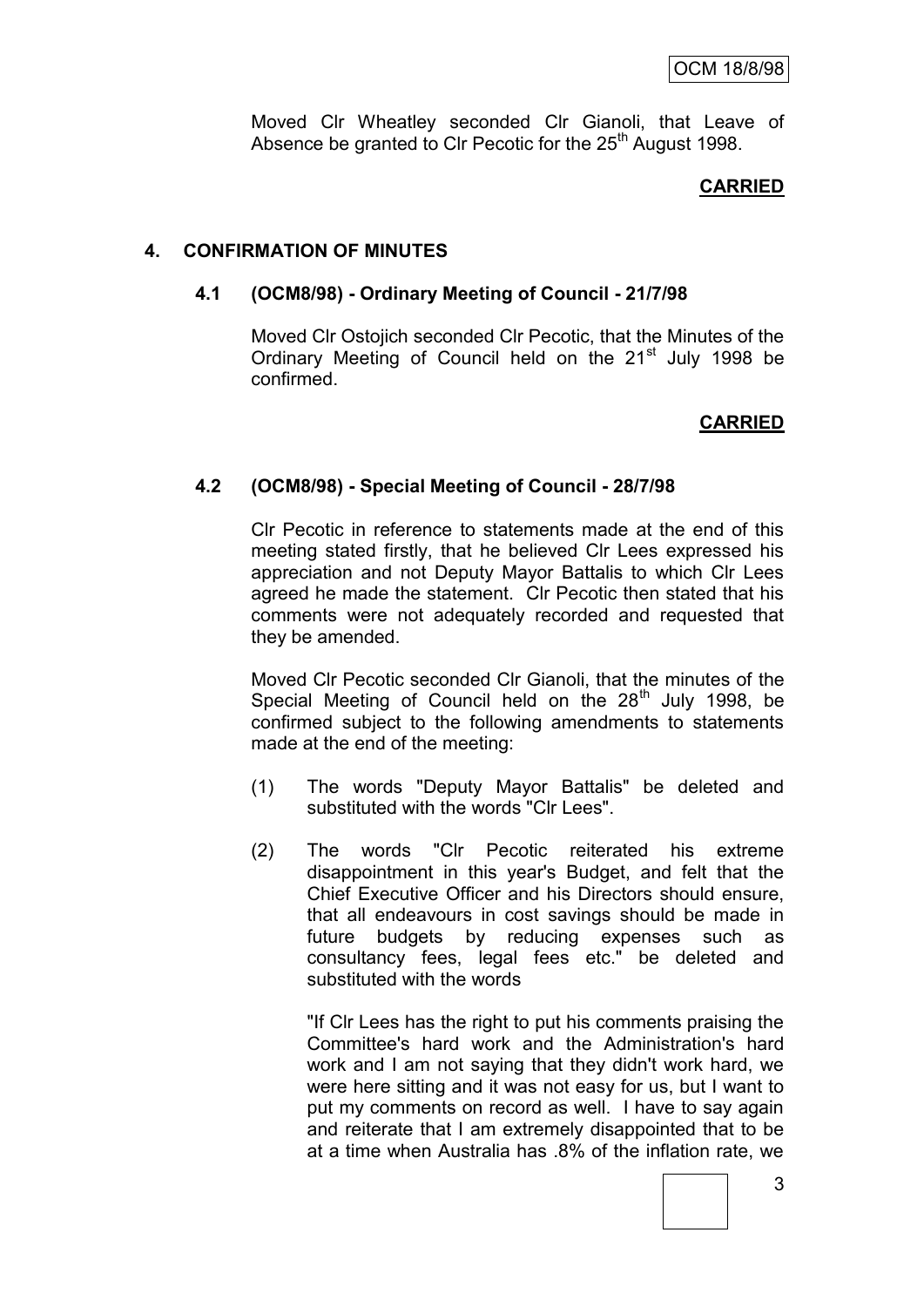increased our rates by 2.5%. I feel that we should have given compassion to those who are sick, disabled, unemployed and low income and we failed to do so. I also want to state on the record, that Directors and the Chief Executive Officer make every endeavour to save money that we put on this budget, that they make every effort to not spend too much money on consultants, legal fees and also make sure with the tendering process, they try to get the best price in the name or on behalf of the Cockburn ratepayers".

# **CARRIED**

Moved Clr Pecotic seconded Clr McNair, that the issue regarding the Policy for the Packham Development Area be placed on the next SPC Agenda.

The Chief Executive Officer advised that this was not the correct part of the meeting to discuss this matter and that it should be dealt with in Additions To the Agenda.

### **MOTION WITHDRAWN BY PERMISSION OF COUNCIL**

### **4.3 (OCM8/98) - Special Meeting of Council - 3/8/98**

Moved Clr Lees seconded Clr Gianoli, that the Minutes of the Special Meeting of Council held on the 3<sup>rd</sup> August 1998 be confirmed.

### **CARRIED**

### **5. APOLOGIES AND LEAVE OF ABSENCE**

| Deputy Mayor T. Battalis | $\overline{\phantom{0}}$ | Apology          |
|--------------------------|--------------------------|------------------|
| CIr D. Elpitelli         | $\overline{\phantom{a}}$ | Apology          |
| CIr L. Humphreys         | $\overline{\phantom{a}}$ | Leave of Absence |

### **6. ADDITIONS TO THE AGENDA**

8.4 Policy - Packham Urban Development Area (Clr Pecotic) (9235)

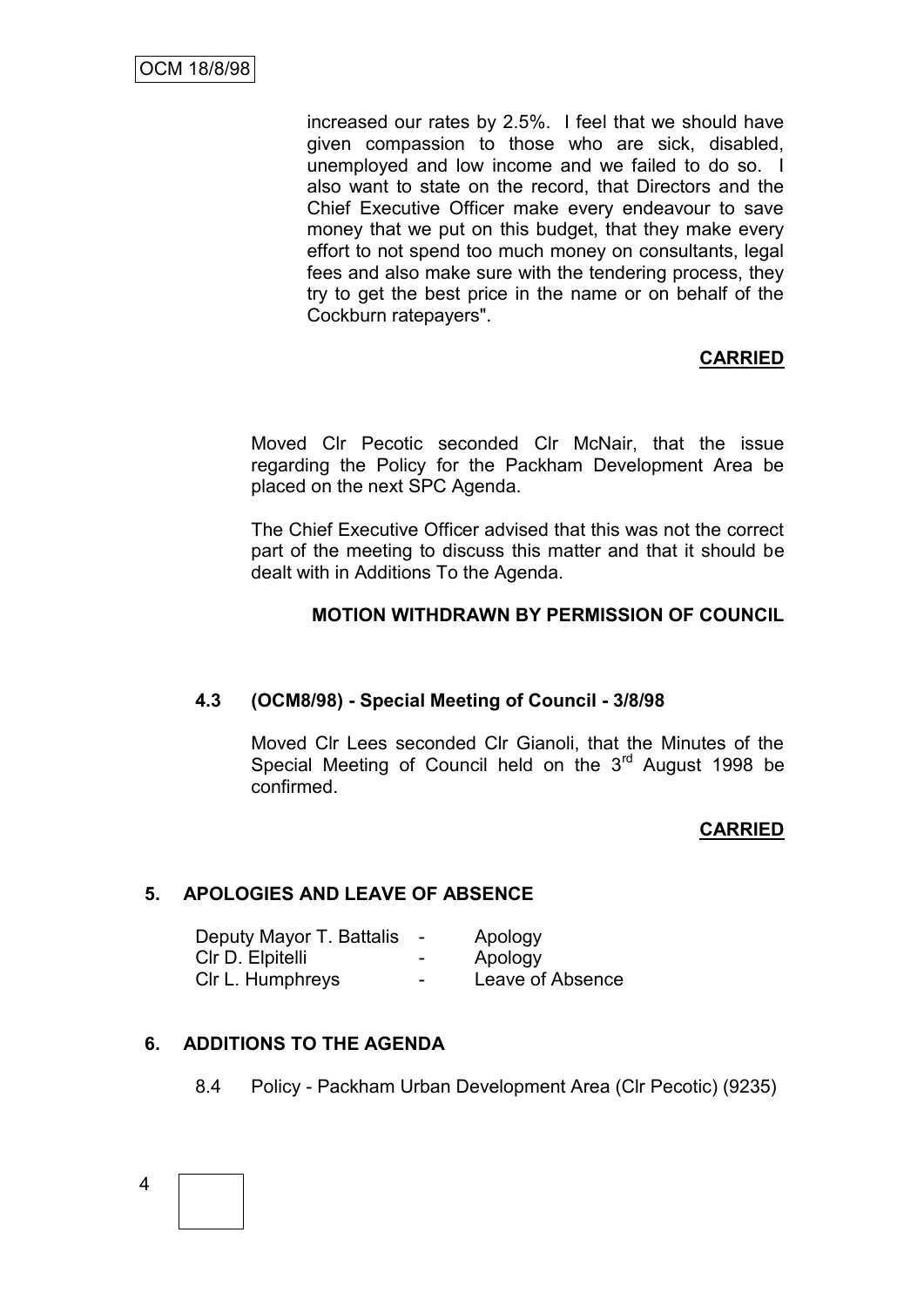# **7. DEPUTATIONS**

Nil

# **8. COUNCIL MATTERS**

### **8.1 (OCM8/98) - Strategic & Policy Committee Report - 4/8/98**

Moved Clr Waters seconded Clr McNair, that the report of the Strategic and Policy Committee meeting held on the 4<sup>th</sup> August 1998 be received and the recommendations therein adopted, with the exception of items 12.1, 12.2, 16.1 and 18.1 which are to be dealt with separately.

# **CARRIED**

# **DECLARATION OF FINANCIAL INTEREST**

**Mayor Grljusich** declared a financial interest in Items 12.1 and 12.2. The nature being that he has a financial interest in the development of land in the district and these items may have an impact on his financial position.

AT THIS POINT THE TIME BEING 8:02PM, MAYOR GRLJUSICH LEFT THE MEETING.

Moved Clr Wheatley seconded Clr Lee, that Clr Lees assumes the position of Presiding Member for this item.

# **CARRIED**

The Chief Executive Officer advised that the recommendation for Item 12.1 required a minor amendment being that item 12.1 referred to Part 9. SUBDIVISION which should read Part 10. SUBDIVISION and all the relevant numbering thereafter amended accordingly.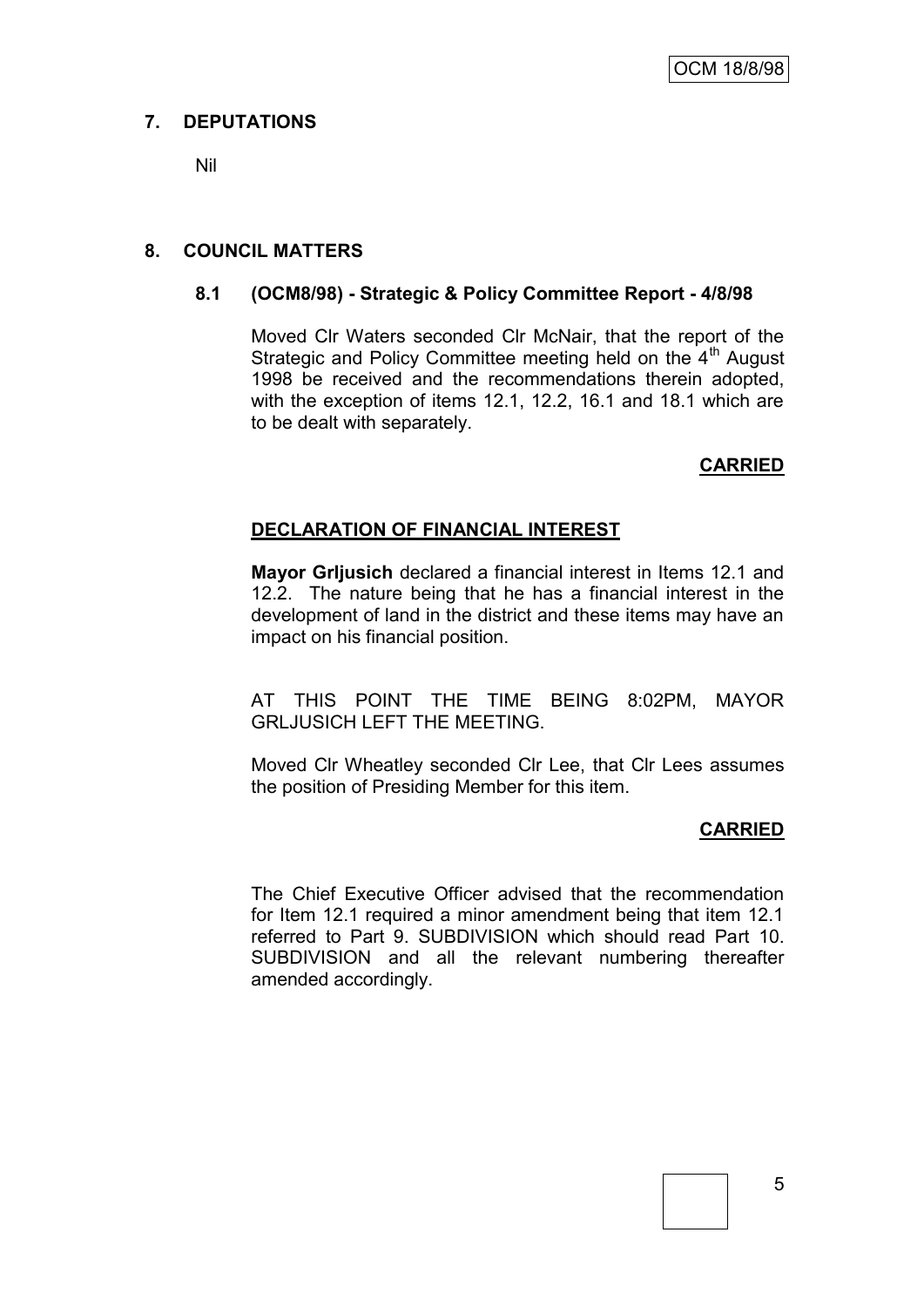### **Item 12.1 (SPC8/98) PROPOSED AMENDMENT NO. 190 - DISTRICT ZONING SCHEME NO. 2 - NEW SUBDIVISION REQUIREMENTS (92190) (AG)**

Moved Clr Pecotic seconded Clr McNair, that Item 12.1 of the Strategic and Policy Committee meeting held on the  $4<sup>th</sup>$  August 1998 be deferred to the next appropriate committee and is dealt with in conjunction with the Packham Urban Development Policy.

#### **MOTION WITHDRAWN BY PERMISSION OF COUNCIL**

Moved Clr Howlett seconded Clr Gianoli, that Item 12.1 of the Strategic and Policy Committee meeting held on the 4<sup>th</sup> August 1998 be adopted subject to the following amendment:

That the words "Part 9. SUBDIVISION" be deleted and replaced with the words "Part 10. SUBDIVISION" and all the relevant numbering thereafter amended accordingly.

### **CARRIED**

The Chief Executive Officer advised that the recommendation for Item 12.2 required a minor amendment being that Item 12.2 referred to Part 10. POLICIES which should read Part 11. POLICIES and all the relevant numbering thereafter amended accordingly.

### **Item 12.2 (SPC8/98) PROPOSED AMENDMENT NO. 191 - DISTRICT ZONING SCHEME NO. 2 - ADOPTION OF POLICIES (92191) (AG)**

Moved Clr Howlett seconded Clr Gianoli, that Item 12.2 of the Strategic and Policy Committee meeting held on the  $4<sup>th</sup>$  August 1998 be adopted subject to the following amendment:

That the words "Part 10. POLICIES" be deleted and replaced with the words "Part 11. POLICIES" and all the relevant numbering thereafter amended accordingly.

### **CARRIED**

AT THIS POINT THE TIME BEING 8:09PM, MAYOR GRLJUSICH RETURNED TO THE MEETING AND RESUMED THE PRESIDING MEMBER'S POSITION.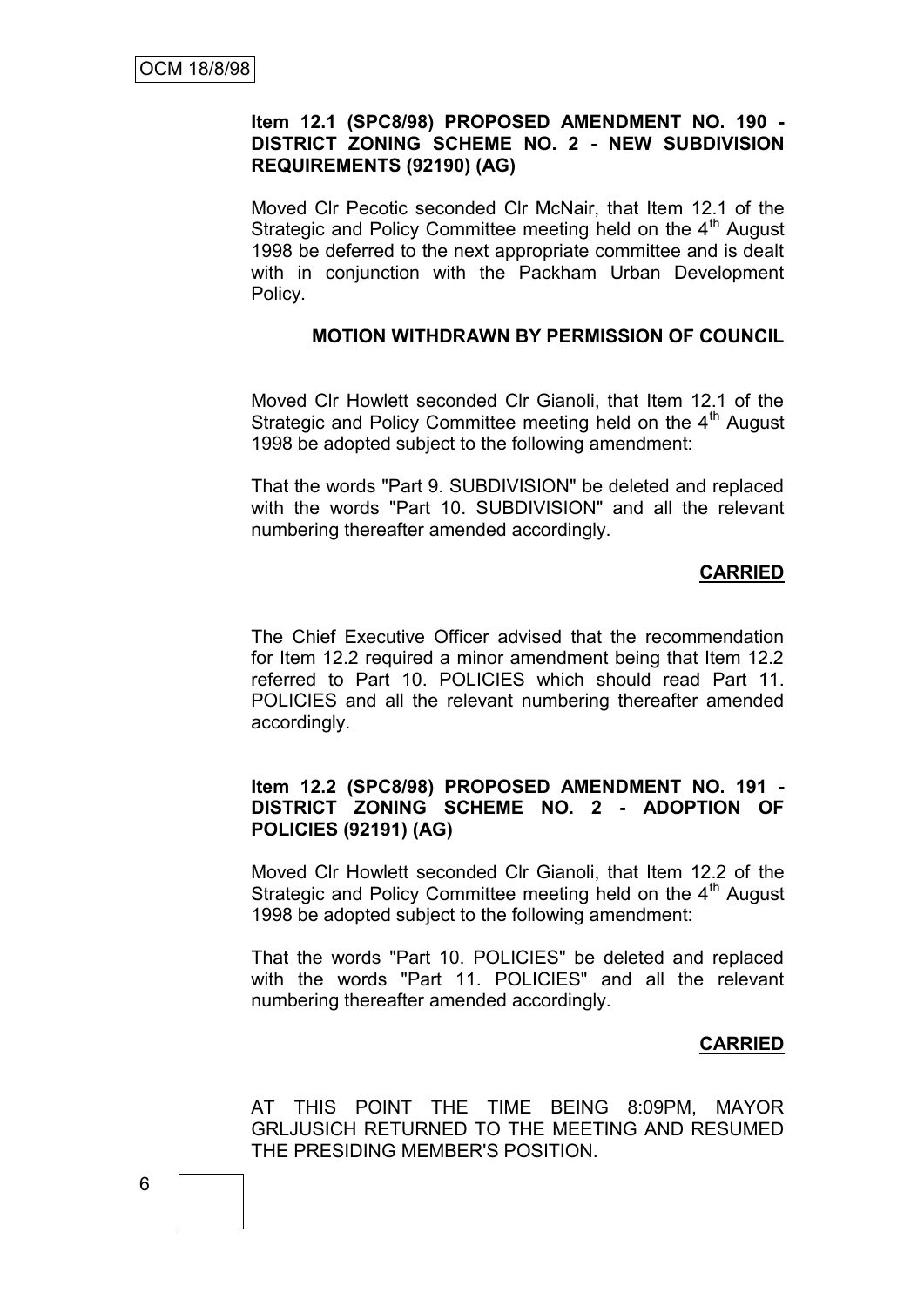### **Item 16.1 (SPC8/98) REVIEW OF LOCAL (BY) LAW - SOUTH LAKE LEISURE CENTRE (8143) (GMac)**

Mayor Grljusich read aloud the following statement:

"In accordance with Section 3.12 (2) of the Local Government Act 1995, the purpose of this proposed Local Law is to revoke the existing Local (By) Law relating to the Lakes Complex (Aquatic and Recreation Centre) as published in the Government Gazette of 20<sup>th</sup> September 1991 and to make a Local Law relating to the South Lake Leisure Centre.

The changes involved include the name of the law from the Lakes Complex (Aquatic and Recreation Centre) to the South Lake Leisure Centre and to allow the Manager or Deputy to refuse admission to or remove from the Centre, "a child under the age of ten (10) years and is not accompanied by a person over the age of sixteen (16) years".

The previous power stated that a child under the age of six (6) years must be accompanied by a person over fourteen (14) years of age."

Moved Clr Waters seconded Clr Howlett, that Item 16.1 of the Strategic and Policy Committee meeting held on the 4<sup>th</sup> August 1998 be adopted.

# **CARRIED**

### **Item 18.1 (SPC8/98) NATIVE TITLE CLAIMS - CITY OF COCKBURN (9020) (SMG)**

Moved Mayor Grljusich seconded Clr Howlett that Item 18.1 of the Strategic and Policy Committee meeting held on the  $4<sup>th</sup>$ August 1998 be set aside and substituted with the following:

That Council

- (1) Receive the advice of McLeod & Co dated 4 June 1998; and
- (2) Advise McLeod & Co that Council would be prepared to consider a joint appointment of the firm in matters relating to Native Title Claims affecting the City of Cockburn once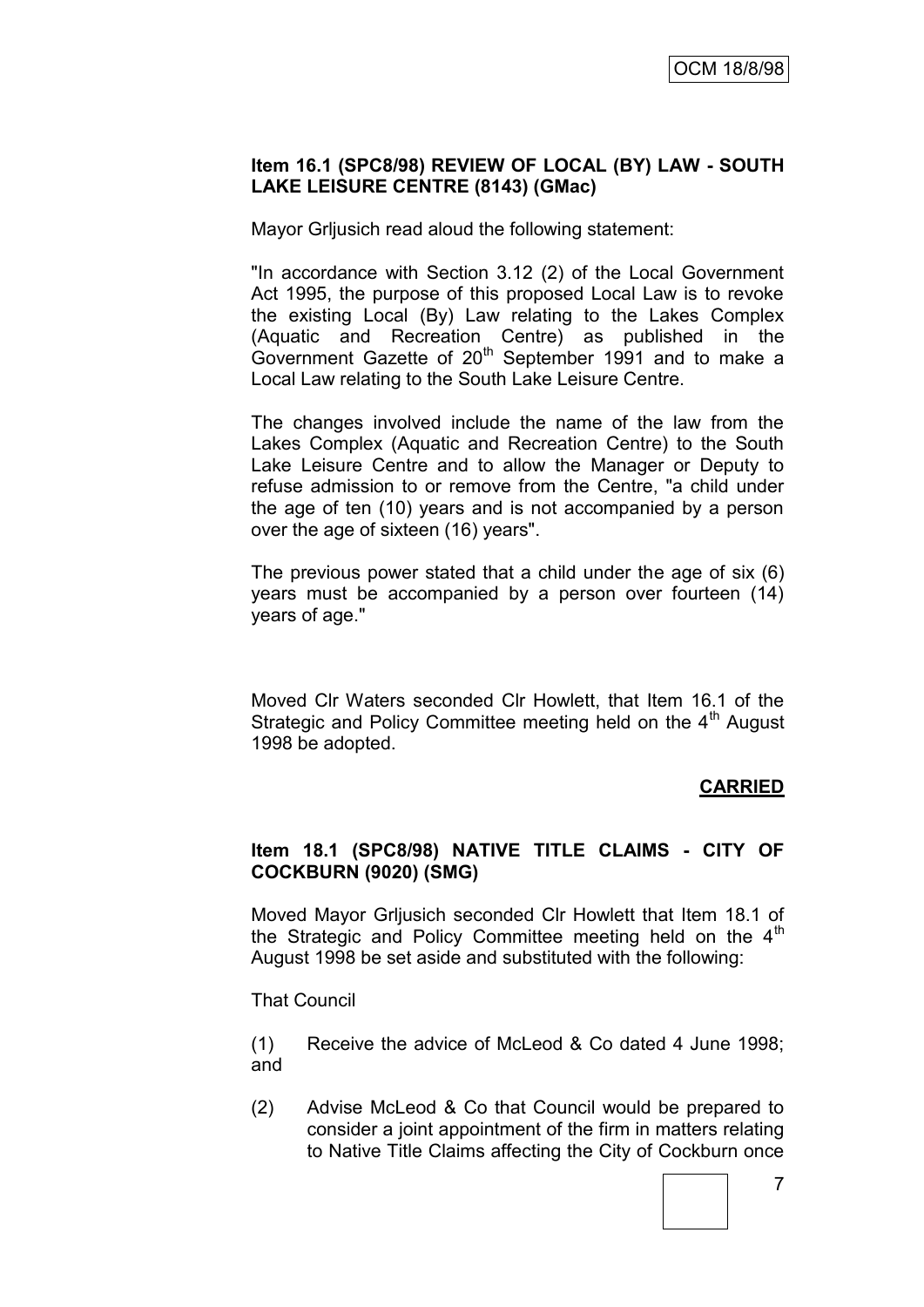other interested Local Governments have determined their position and advice as to the financial contribution is known.

#### **MOTION LOST**

Moved Clr Ostojich seconded Clr McNair, that Item 18.1 of the Strategic and Policy Committee meeting held on the  $4<sup>th</sup>$  August 1998 be referred back to the Committee.

#### **MOTION LOST**

Moved Clr Howlett seconded Clr Wheatley, that Item 18.1 of the Strategic and Policy Committee meeting held on the  $4<sup>th</sup>$  August 1998 be adopted subject to the word "Natural" in point (2) be amended to read "National".

#### **CARRIED**

#### **8.2 (OCM8/98) - Community Development Committee Report - 11/8/98**

Moved Clr Howlett seconded Clr Waters, that the report of the Community Development Committee meeting held on the 11<sup>th</sup> August 1998 be received and the recommendations therein adopted, with the exception of items 8.1, 10.2, 10.3, 14.3, 15.1, 17.3, 17.4, 19.1 and 22.4 which are to be dealt with separately.

#### **CARRIED**

#### **Item 8.1 (CDC8/98) DANGEROUS BUILDING - LOT 2107 COCKBURN ROAD, COOGEE - RAILWAY RESERVE 11430 (2200389) (VG) (COASTAL)**

Moved Mayor Grljusich seconded Clr Lees, that Item 8.1 of the Community Development Committee meeting held on the 11<sup>th</sup> August 1998 be adopted subject to the deletion of point (3).

#### **MOTION LOST**

Moved Clr Howlett seconded Clr McNair, that Item 8.1 of the Community Development Committee meeting held on the 11<sup>th</sup> August 1998 be set aside and substituted with the following: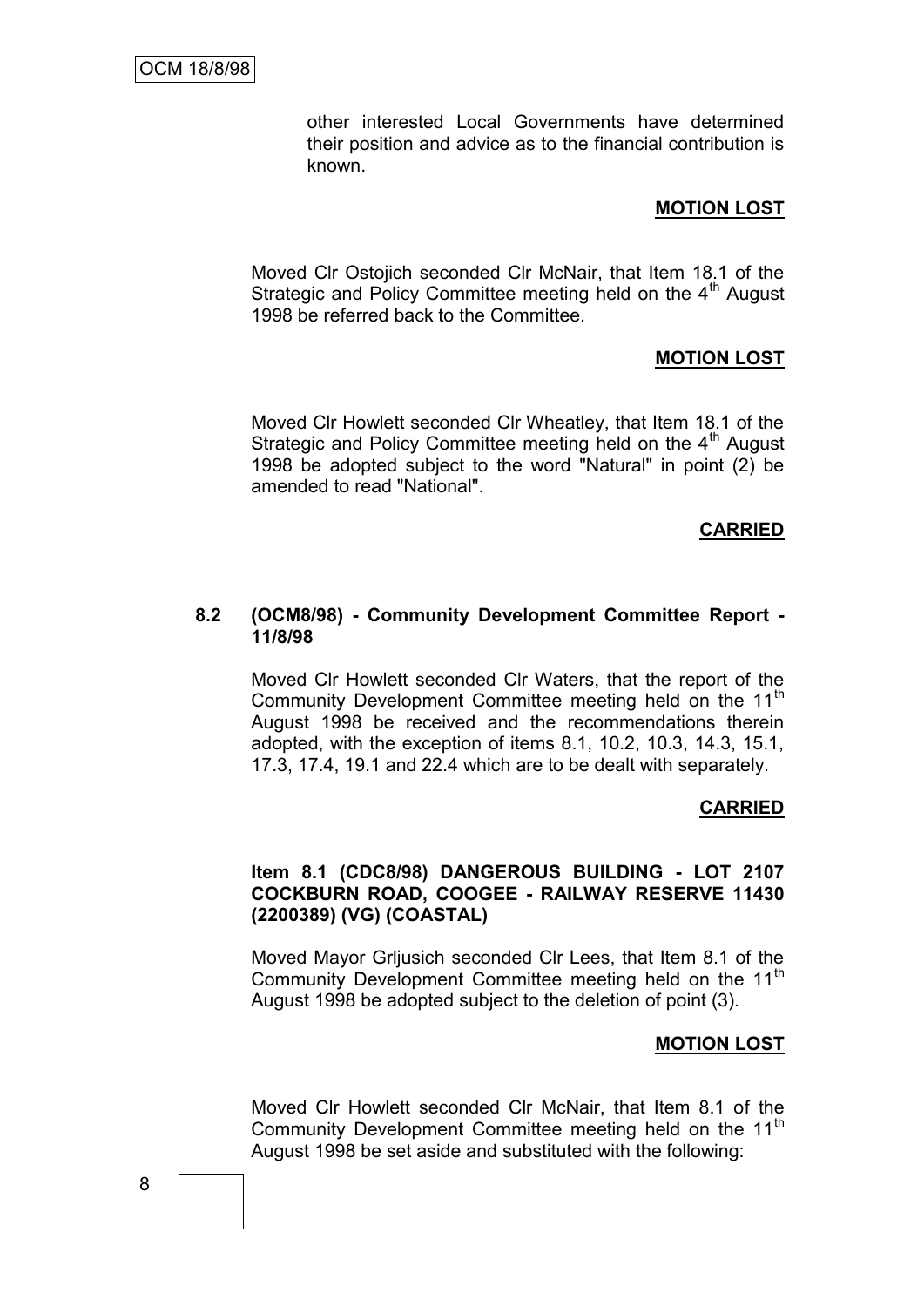### That Council

- (1) Install a temporary fence to prevent public use of the walkway adjacent to the dangerous building on Lot 2107 Cockburn Road;
- (2) Cause written notice to be served on the owner of Lot 2107 on Cockburn Road, requiring him forthwith to take down the dangerous building referred to in (1) above, under Section 403(4) of the Local Government (Miscellaneous Provision) Act 1960; and
- (3) Takes the necessary action to recoup the monies spent on the supplying and erecting of the temporary fence if it can legally do so.

# **CARRIED**

### **Item 10.2 (CDC8/98) ACCESS TO PHOENIX ROAD/GRANDPRE CRESCENT/PHOENIX PLAZA INTERSECTION (450005) (JR) (WEST)**

Moved Clr Pecotic seconded Clr McNair, that Item 10.2 of the Community Development Committee meeting held on the 11<sup>th</sup> August 1998 be referred back to the next CDC meeting.

### **MOTION LOST**

Moved Clr Wheatley seconded Clr Waters, that Council:

- (1) Approve the Access Alternative B.2 treatment developed by Uloth and Associates for the Phoenix Road/Grandpre Crescent/ Phoenix Plaza intersection;
- (2) Advise the owner of Phoenix Sports World and Legends Gym of Council's decision and to negotiate with the owner of the Caltex Service Station to further integrate their car parks to improve accessibility to Rockingham Road;
- (3) Advise Saracen Properties, developer of Phoenix Plaza, of Council's decision and to confirm their contribution of 100% of the cost of the works; and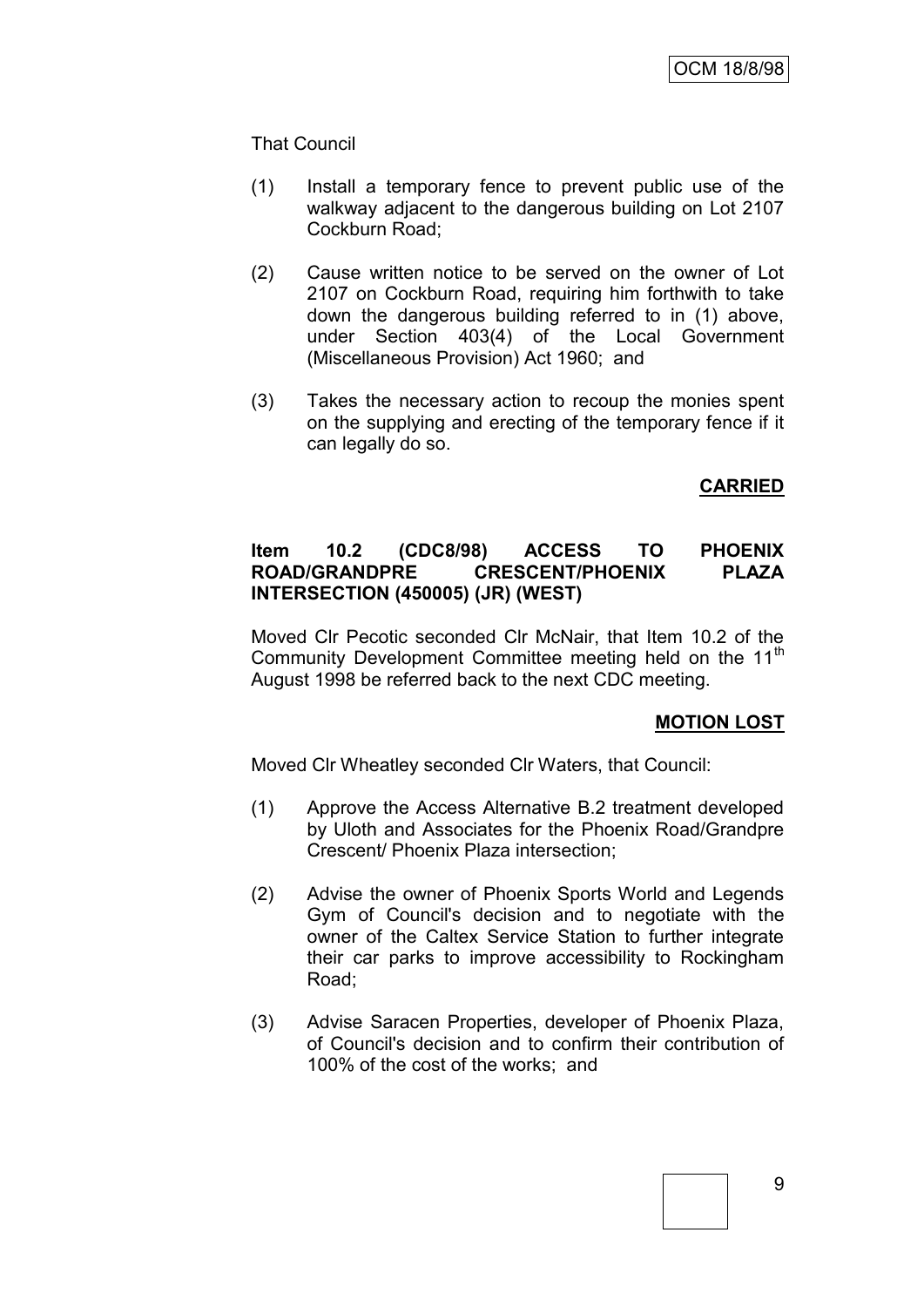(4) Subject to receiving the funds from Saracen Properties in accordance with (3) above, Council proceed with the works in accordance with the Access Alternative B.2 treatment.

# **CARRIED**

CLRS PECOTIC, MCNAIR, GIANOLI, OSTOJICH AND MAYOR GRLJUSICH REQUESTED THAT THEIR VOTE AGAINST THE MOTION BE RECORDED.

### **DECLARATION OF FINANCIAL INTEREST**

**Chief Executive Officer** declared a financial interest in Item 10.3. The nature being that he owns property and lives in Gerald Street, Spearwood.

AT THIS POINT THE TIME BEING 9:09PM, CLR WATERS LEFT THE MEETING AND RETURNED AT 9:10PM DURING DISCUSSION OF THE FOLLOWING ITEM.

AT THIS POINT THE TIME BEING 9:10PM, CLR LEE LEFT THE MEETING AND RETURNED AT 9:12PM DURING DISCUSSION OF THE FOLLOWING ITEM.

### **Item 10.3 (CDC8/98) GERALD STREET ACCESS (450037) (JR) (WEST)**

Moved Clr Pecotic seconded Clr Howlett, that Item 10.3 of the Community Development Committee meeting held on the 11<sup>th</sup> August 1998 be adopted.

### **CARRIED**

#### **Item 14.3 (CDC8/98) STATEMENT OF RESOLVE AGAINST ILLICIT DRUG USE (RA) (8954)**

Moved Mayor Grljusich seconded Clr Pecotic, that Item 14.3 of the Community Development Committee meeting held on the 11<sup>th</sup> August 1998 be set aside and substituted with the following:

(1) The Council makes no decision on this matter at the time.

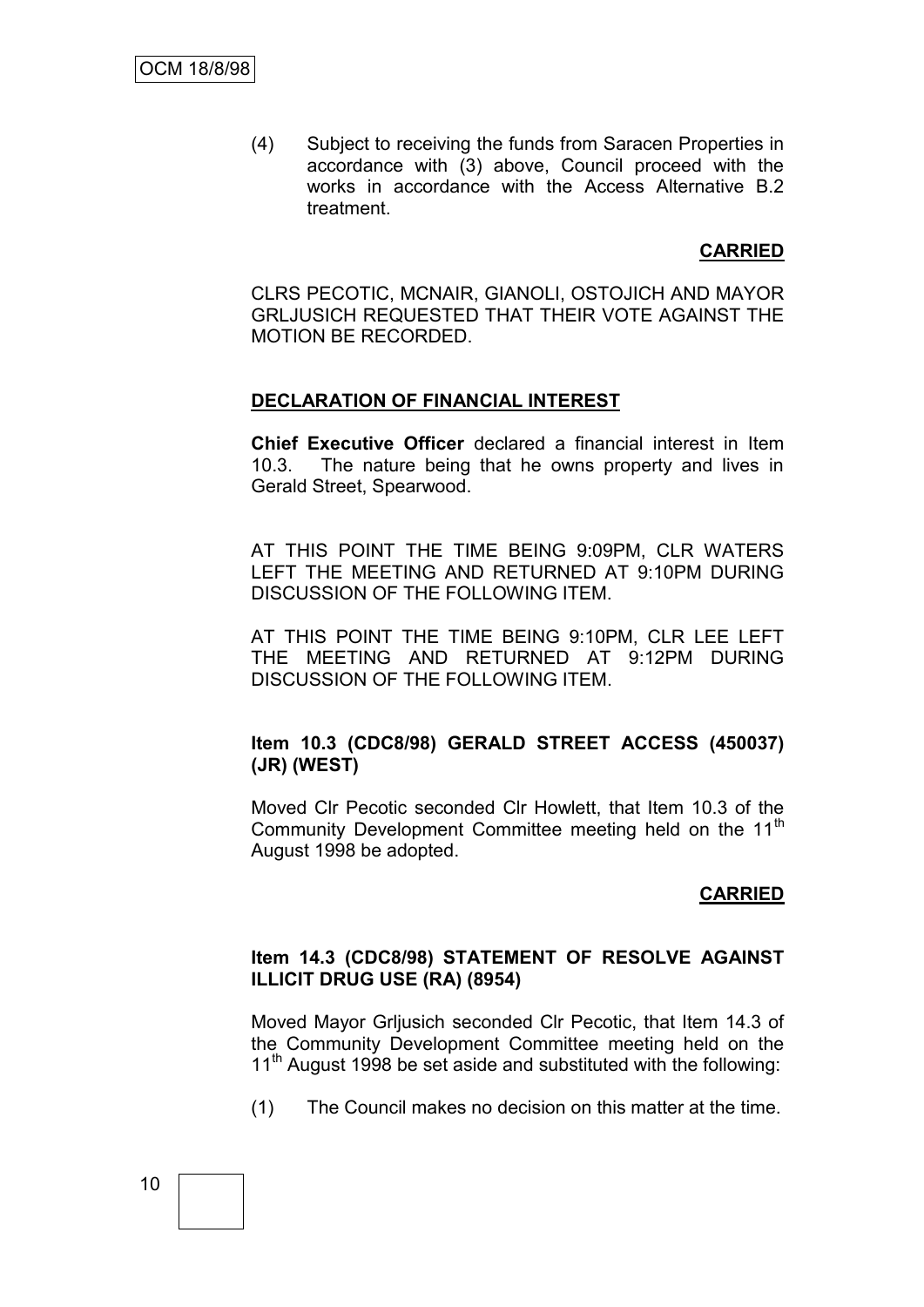- (2) That the matter be recommitted to the next SPC meeting for consideration.
- (3) That the Hon. Simon O'Brien, MLC and a spokesperson for the Cockburn Drug Action Group, be invited to address the SPC meeting and/or Council meeting on the subject.

### **MOTION LOST**

Moved Clr Howlett seconded Clr Wheatley, that Item 14.3 of the Community Development Committee meeting held on the 11<sup>th</sup> August 1998 be set aside and substituted with the following:

- (1) That Council advise the Hon. Simon O'Brien, MLC that it is very concerned about the abuse of legal and illegal drugs in our society and it believes that a range of strategies and approaches need to be put in place to address this very serious issue;
- (2) Mr O'Brien be advised that Council supports the Cockburn Local Drug Action Group by providing free accommodation on a six month trial basis while awaiting Government funding; and
- (3) That Mr O'Brien and a spokesperson for the Cockburn Drug Action Group be invited to address the SPC meeting and/or Council meeting on the subject.

### **CARRIED**

**Item 15.1 (CDC8/98) MURDOCH PINES GOLF AND RECREATION PARK - NON COMPLIANCE AUDIT PART LOT 172 BAKER COURT, NORTH LAKE - OWNER: WESTERN AUSTRALIAN PLANNING COMMISSION - APPLICANT: INTERNATIONAL GOLF INVESTMENTS PTY LTD (1113119) (1117347) (DMG/SR) (NORTH)**

Moved Clr Howlett seconded Clr Lee, that Item 15.1 of the Community Development Committee meeting held on the 11<sup>th</sup> August 1998, be referred back to Committee to consider further information received from Murdoch Pines Golf and Recreation Park.

### **CARRIED**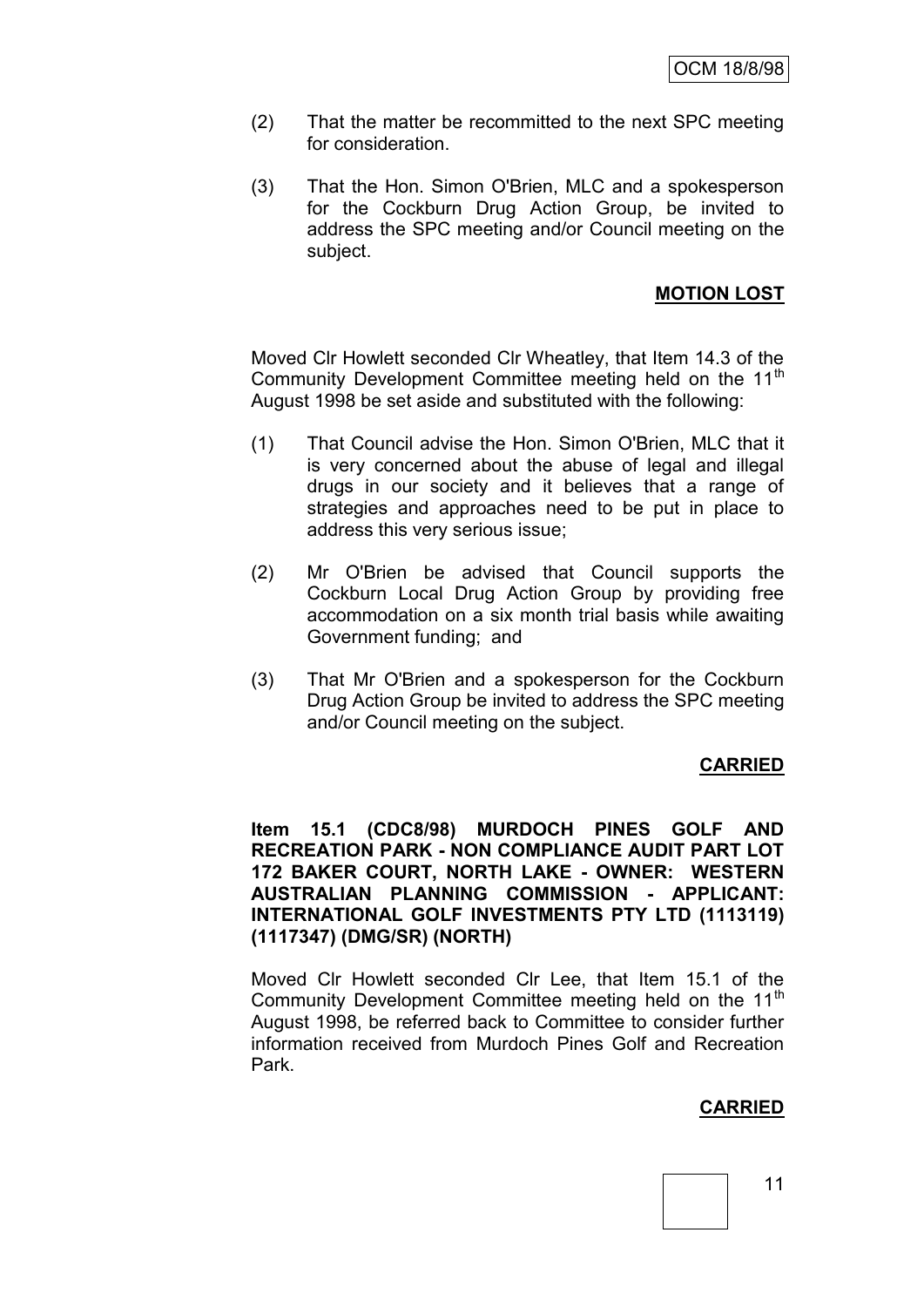#### **Item 17.3 (CDC8/98) COOLBELLUP SPORTING ASSOCIATION (1101743) (RA) (NORTH)**

Moved Clr Waters seconded Clr Howlett, that Item 17.3 of the Community Development Committee meeting held on the 11<sup>th</sup> August 1998, be adopted.

# **CARRIED**

#### **DECLARATION OF FINANCIAL INTEREST**

**Clr Gianoli** declared a financial interest in Item 17.4. The nature being that Mrs Zuvela is a client of Southside Realty of which he is a partner.

AT THIS POINT THE TIME BEING 9:31PM, CLR GIANOLI LEFT THE MEETING.

#### **Item 17.4 (CDC8/98) RATES ON LAND - MRS F R ZUVELA, 39 GOLDSMITH ROAD, SPEARWOOD (3317041) (KL)**

Moved Clr Howlett seconded Clr Pecotic, that Item 17.4 of the Community Development Committee meeting held on the  $11<sup>m</sup>$ August 1998 be adopted.

#### **CARRIED BY ABSOLUTE MAJORITY OF COUNCIL**

AT THIS POINT THE TIME BEING 9:32PM, CLR GIANOLI RETURNED TO THE MEETING.

**Item 19.1 (CDC8/98) MINOR MODIFICATION TO AMENDMENT NO. 170 TO DISTRICT ZONING SCHEME NO.2 - MODIFICATION OF THE THIRD SCHEDULE (RESTRICTED USE) - CSL 1843 & 2197; PT LOT 2 COCKBURN ROAD, HENDERSON - OWNER: LANDCORP - APPLICANT: GRAY & LEWIS (92170) (SA) (COASTAL)**

Moved Clr Lee seconded Clr Lees, that Council does not proceed with the amendments.

**MOTION LOST**

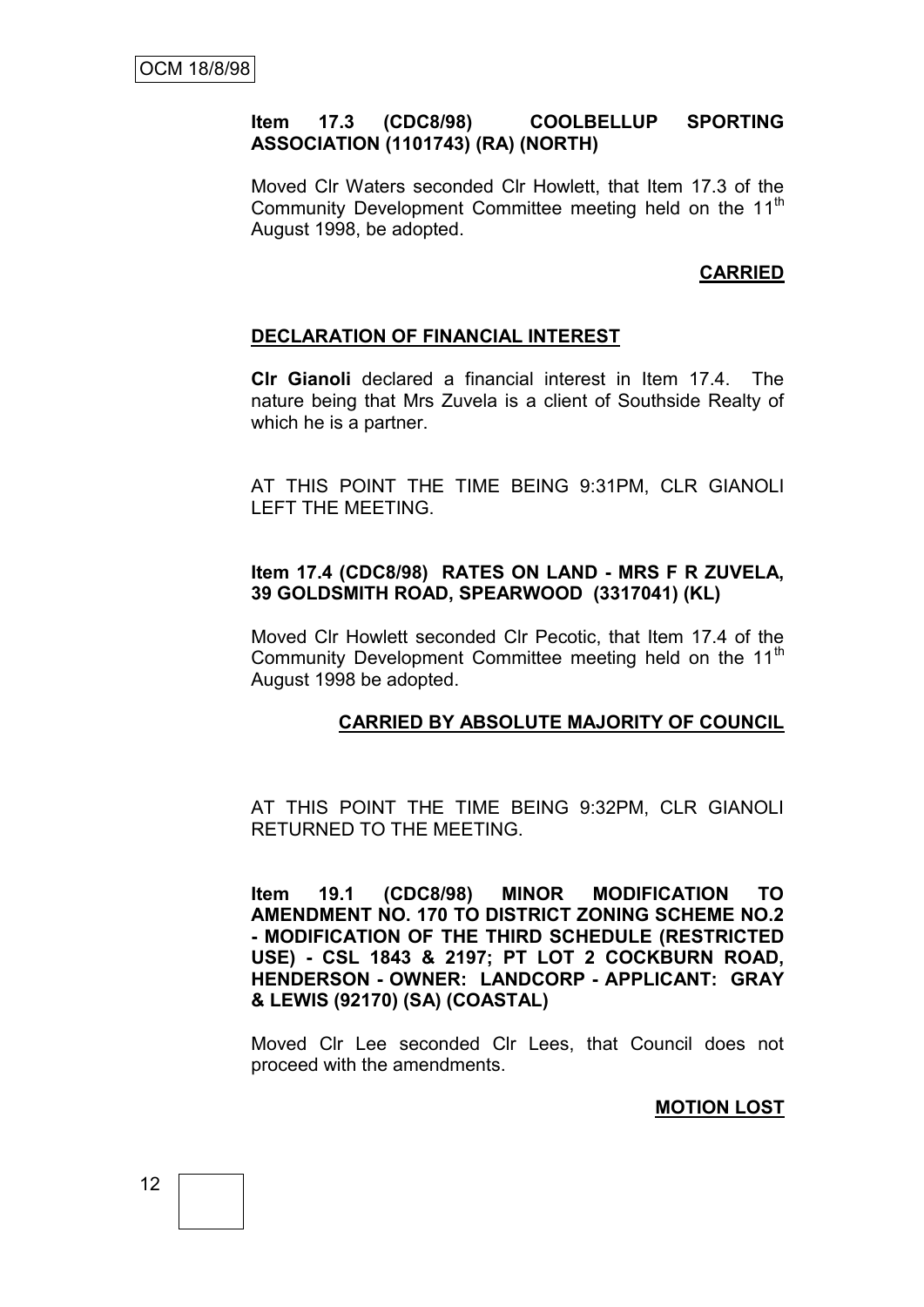CLR LEE REQUESTED THAT HIS VOTE IN FAVOUR OF THE MOTION BE RECORDED.

Moved Clr Wheatley seconded Clr Waters, that Council:

- (1) Request that the Hon. Minister for Planning reconsider Council's resolution of 17 March 1998 that the area be restricted to Ship Building.
- (2) Request that the Hon. Minister for Planning grant final approval to the amendment, on the basis of the following revised 'Marine Related Industry' definition:-

Marine Related Industry restricted to the carrying out of any process for and incidental to the fitting out, maintenance and repair of ships, including the construction of boats, and the manufacture, fabrication and assembly of components for use by the offshore petroleum industry.

# **CARRIED**

CLR LEE REQUESTED THAT HIS VOTE AGAINST THE MOTION BE RECORDED.

**Item 22.4 (CDC8/98) EXTENSION OF TIME FOR RELOCATION OF NON-APPROVED TRANSPORT DEPOT - LOT 10 FALCON PLACE, JANDAKOT - JAA 158, LOT 10 F PLACE, JANDAKOT - OWNER: G & D GOODCHILD (5514587) (SA) (EAST) (MAP NO 19)**

Moved Clr Lee seconded Clr McNair, that Council:

- (1) Advise the landowners of Lot 10 Falcon Place that they have until 31 October 1998 to cease the not permitted "transport" depot use on the subject lot;
- (2) Instruct its solicitors to initiate legal action against the owners of Lot 10 Falcon Place, Jandakot for;
	- (a) contravening Council's District Zoning Scheme No. 2 provisions for Special Rural Zones;

if the owners do not comply with Council's DZS No.2 requirement for Special Rural Zone - 3.0 Solomon Road by 31 October 1998.

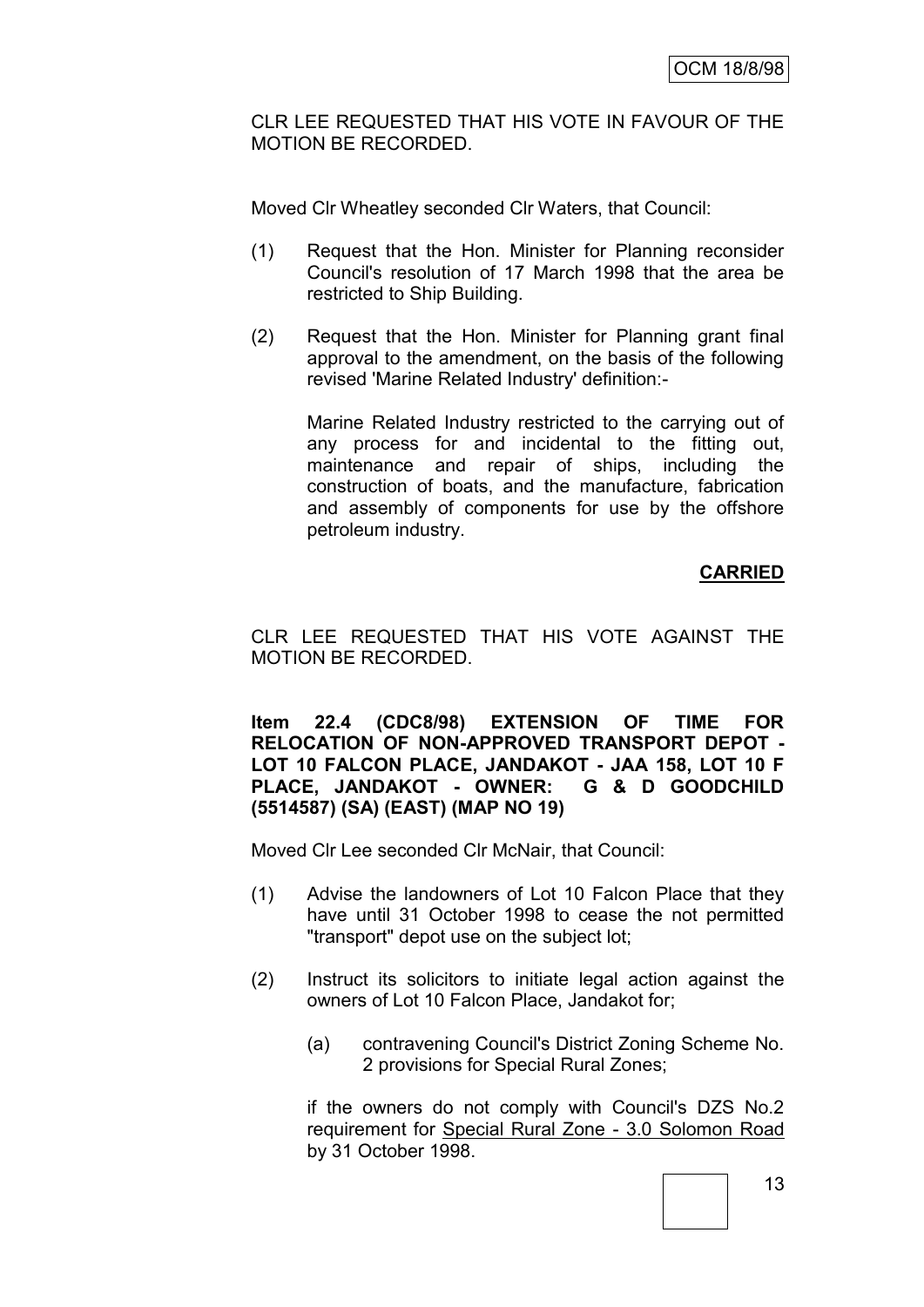(3) Inform the landowners and Waters and Rivers Commission of Council's decision accordingly.

### **CARRIED**

### **DECLARATION OF FINANCIAL INTEREST**

**Mayor Grljusich** declared a financial interest in Item 8.3 of the Council Agenda. The nature being that he is a partner of a company subdividing within the Packham area.

**Clr Gianoli** declared a financial interest in Item 8.3 of the Council Agenda. The nature being that he is acting as a selling agent for a number of owners within the Packham Scheme through Southside Realty of which he is a partner.

AT THIS POINT THE TIME BEING 9:49PM, MAYOR GRLJUSICH AND CLR GIANOLI LEFT THE MEETING.

Moved Clr Wheatley seconded Clr Pecotic, that Clr Lees assumes the position of Presiding Member for this item.

### **CARRIED**

8.3 **(OCM8/98) - Packham Urban Development Area Department of Local Government Audit of Payments by Council (9235) (RS)**

### **RECOMMENDATION**

That Council resolve to:

- (1) receive the advice from the Department of Local Government as per their letter dated 17<sup>th</sup> July 1998;
- (2) request the Department of Local Government to engage an independent consultant to conduct an audit of monies paid by Council in relation to the Packham Urban Development Area in accordance with the agreed terms of reference;
- (3) advise the Department that we do not require to nominate a liaison for the purposes of appointing a Consultant;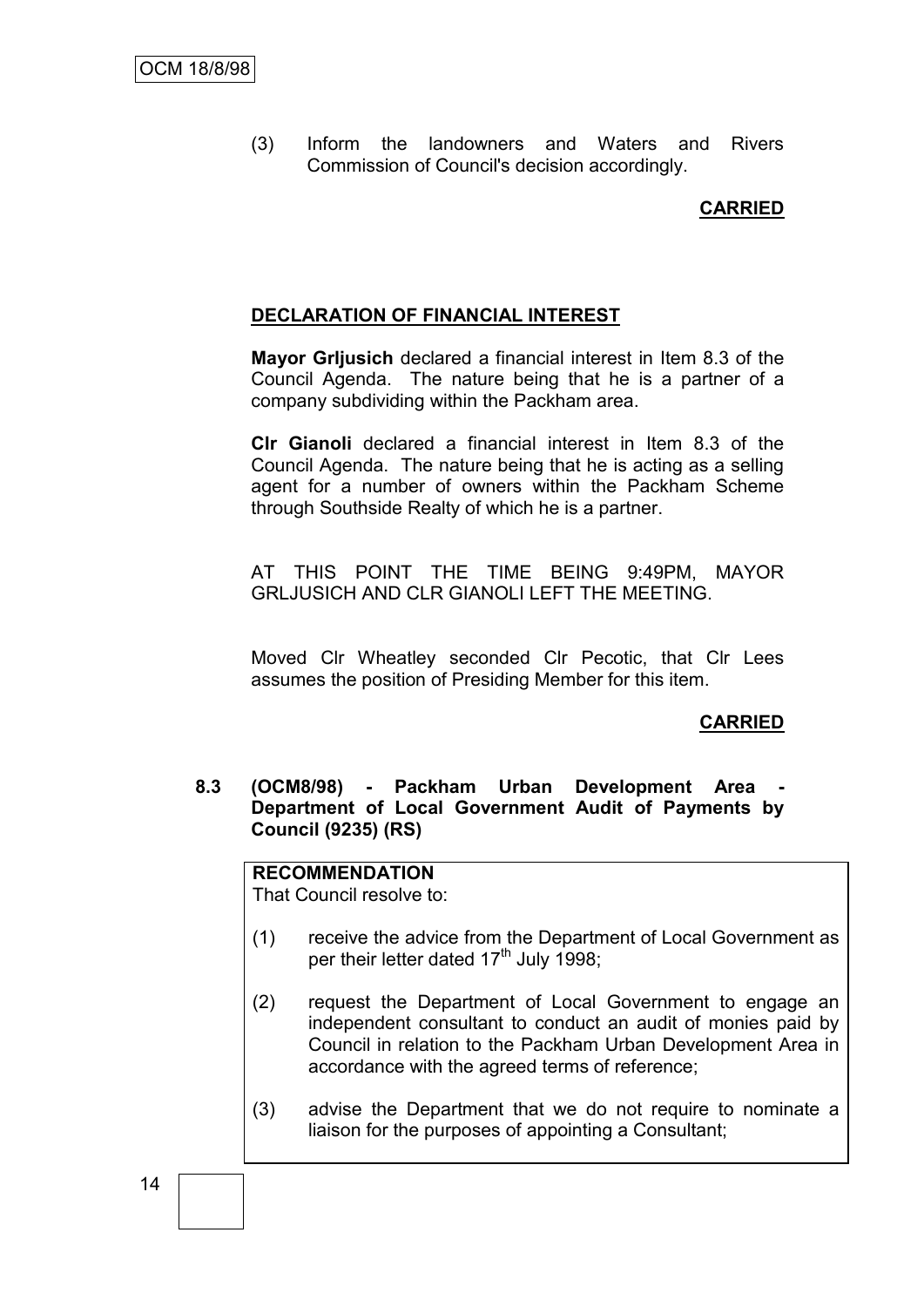(4) transfer \$8,000 from Councillors Conference Expenses Account 110290 to provide for the cost of the independent audit.

# **TO BE CARRIED BY AN ABSOLUTE MAJORITY OF COUNCIL**

### **COUNCIL DECISION**

Moved Clr Waters seconded Clr Wheatley, that the recommendation be adopted.

### Amendment To The Motion

Moved Clr Ostojich seconded Clr Waters, that point (2) be amended to read:

(2) request the Department of Local Government to engage an independent consultant to conduct an audit in relation to the Packham Urban Development Area in accordance with the agreed Terms of Reference.

### Amendment To The Motion

Moved Clr Lee seconded Clr Wheatley, that an additional point (5) be included to read:

(5) that all of the above being subject to the Chief Executive Officer not being able to have the issue added to the Terms of Reference of the Inquiry into this Council by the Department of Local Government.

# **AMENDMENT PUT AND CARRIED**

CLR HOWLETT REQUESTED THAT HIS VOTE AGAINST THE MOTION BE RECORDED.

### **AMENDED MOTION PUT AND LOST DUE TO LACK OF ABSOLUTE MAJORITY OF COUNCIL**

CLRS HOWLETT AND HUNT REQUESTED THAT THEIR VOTE AGAINST THE AMENDED MOTION BE RECORDED.

Moved Clr Ostojich seconded Clr Wheatley, that this matter be referred to the Department of Local Government requesting that the issue be included in the Terms of Reference of the Inquiry into this Council in accordance with Council's previous advice to the Department on this matter.

**CARRIED**

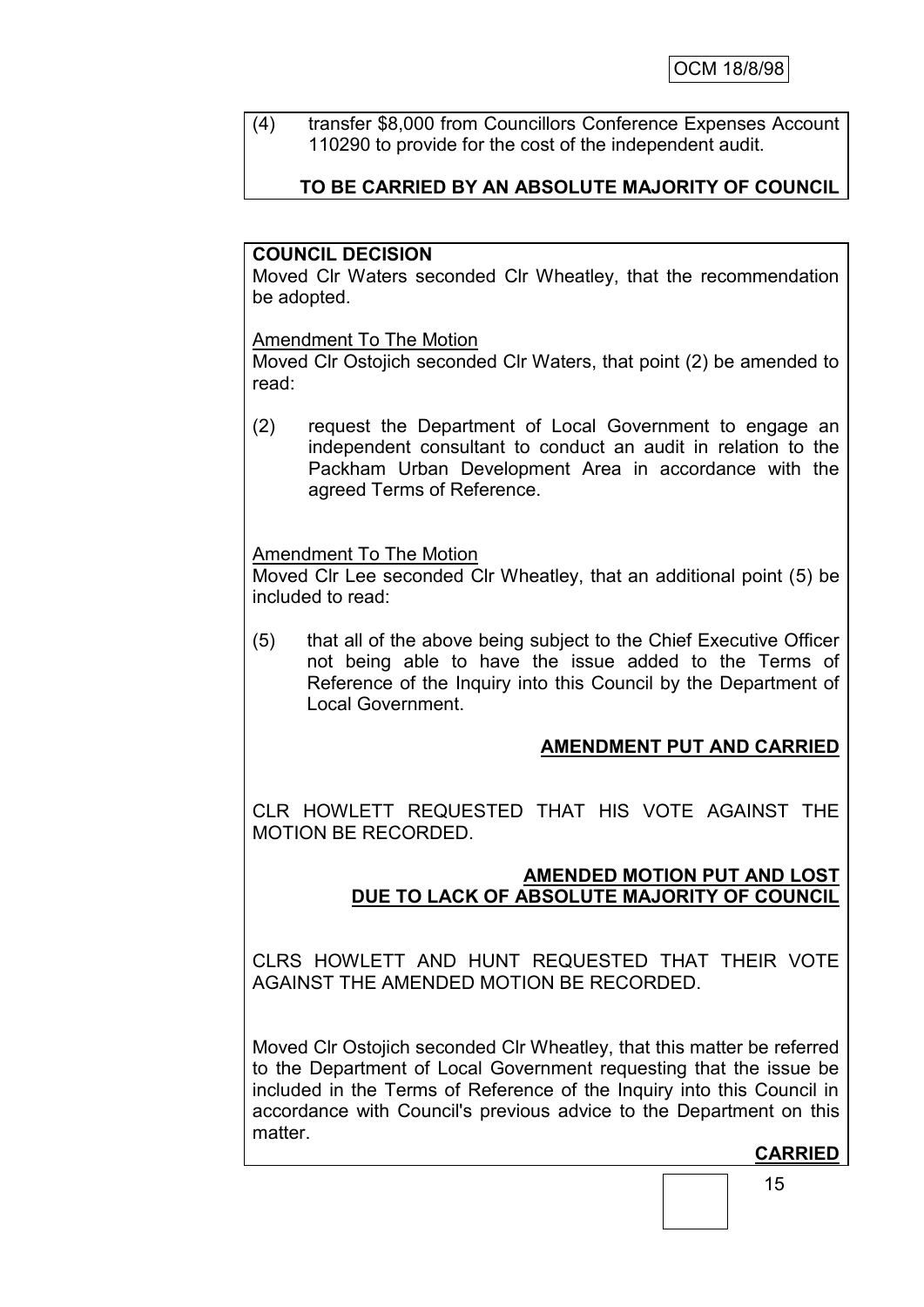AT THIS POINT THE TIME BEING 10:11PM, MAYOR GRLJUSICH AND CLR GIANOLI RETURNED TO THE MEETING. MAYOR GRLJUSICH RESUMED THE PRESIDING MEMBER'S POSITION.

### **DECLARATION OF FINANCIAL INTEREST**

**Mayor Grljusich** declared a financial interest in Item 8.4 of the Council Agenda. The nature being that he is a partner of a company subdividing within the Packham area.

**Clr Gianoli** declared a financial interest in Item 8.4 of the Council Agenda. The nature being that he is acting as a selling agent for a number of owners within the Packham Scheme through Southside Realty of which he is a partner.

AT THIS POINT THE TIME BEING 10:13PM, MAYOR GRLJUSICH AND CLR GIANOLI LEFT THE MEETING.

Resolved that Clr Lees assumes the Presiding Member's position for this item.

### **8.4 (OCM8/98) - Policy - Packham Urban Development Area (Clr Pecotic) (9235)**

### **COUNCIL DECISION**

Moved Clr Pecotic seconded Clr McNair, that this matter be referred to the next Strategic and Policy Committee meeting for further consideration.

### **CARRIED**

AT THIS POINT THE TIME BEING 10:14PM, MAYOR GRLJUSICH AND CLR GIANOLI RETURNED TO THE MEETING. MAYOR GRLJUSICH RESUMED THE PRESIDING MEMBER'S POSITION.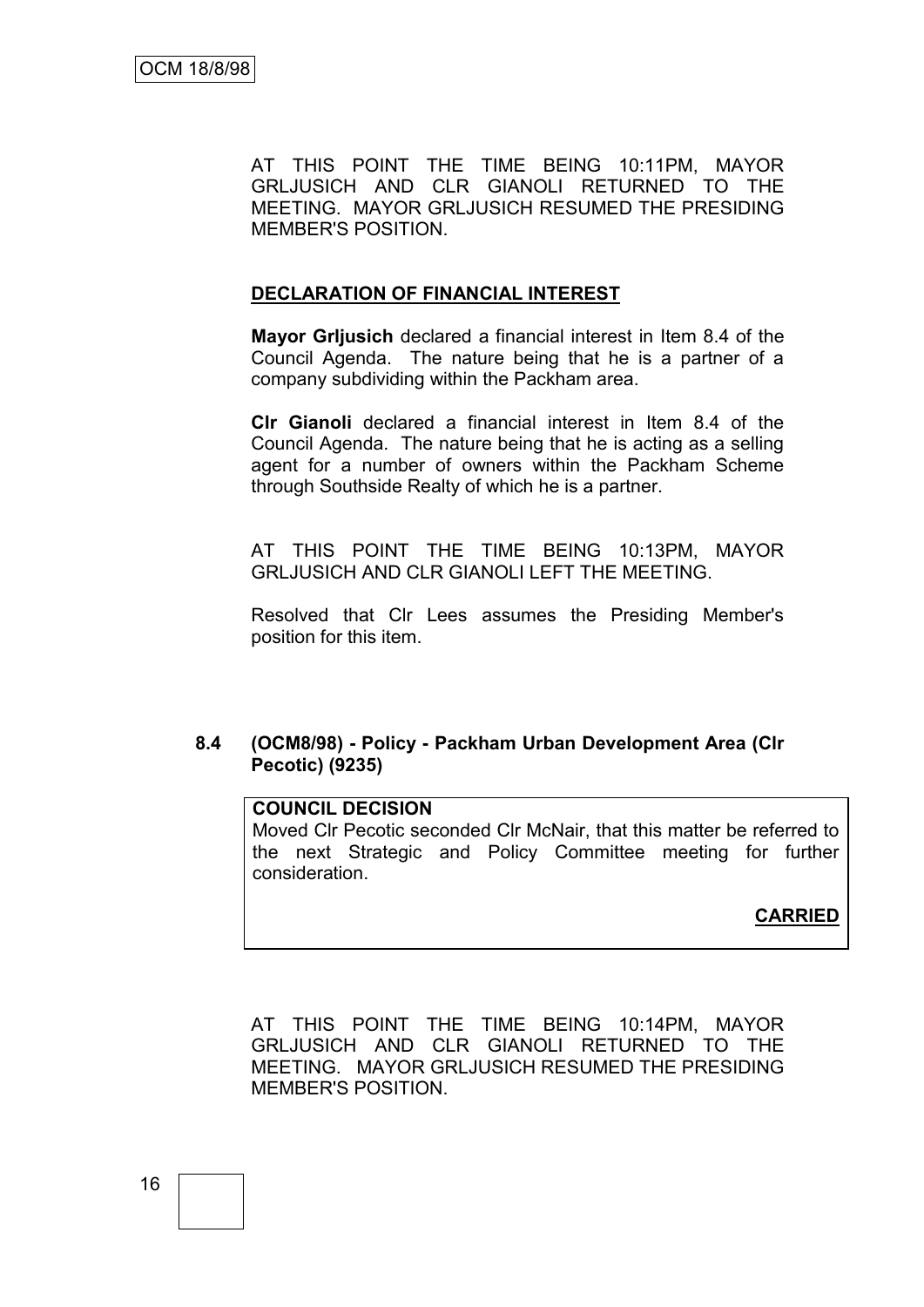# **9. ADMINISTRATION**

### **9.1 (OCM8/98) - Southern Metropolitan Regional Council - Member Representation (RWB) (4904)**

### **RECOMMENDATION**

That Council resolve to appoint Clr …………………………. as its representative to the Southern Metropolitan Regional Council with Clr …………………………… as the Deputy Member for the period 19th August 1998 to  $30<sup>th</sup>$  April 1999.

# **COUNCIL DECISION**

Moved Clr Lee seconded Clr Wheatley, that Clr Lees be appointed as Council's representative to the Southern Metropolitan Regional Council.

# **MOTION LOST**

Moved Clr Ostojich seconded Clr Wheatley, that this matter be deferred until the September Meeting of Council and that nominations be open for all Councillors to be given the opportunity to nominate.

# **CARRIED**

### **9.2 (OCM8/98) - (SPC7/98 16.1) Proposed Amendments To Local Laws (8950) (DMG)**

### **RECOMMENDATION**

That Council resolve to:

- (1) disagree with the objection against the Proposed Local Law Amendment on the grounds that it is not uncommon for Local Laws to contain police enactment powers; and
- (2) make a Local Law to amend Part XIV, Division 1, of the City of Cockburn (Local Government Act) Local Laws, as published in the Government Gazette on 14 October 1994, as follows:
	- 1. Clause 14.1 is to become Clause 14.1.1;
	- 2. By inserting after Clause 14.1.1, the following 14.1.2. A member of the Western Australian Police Service, either with or without a warrant, is authorised to arrest and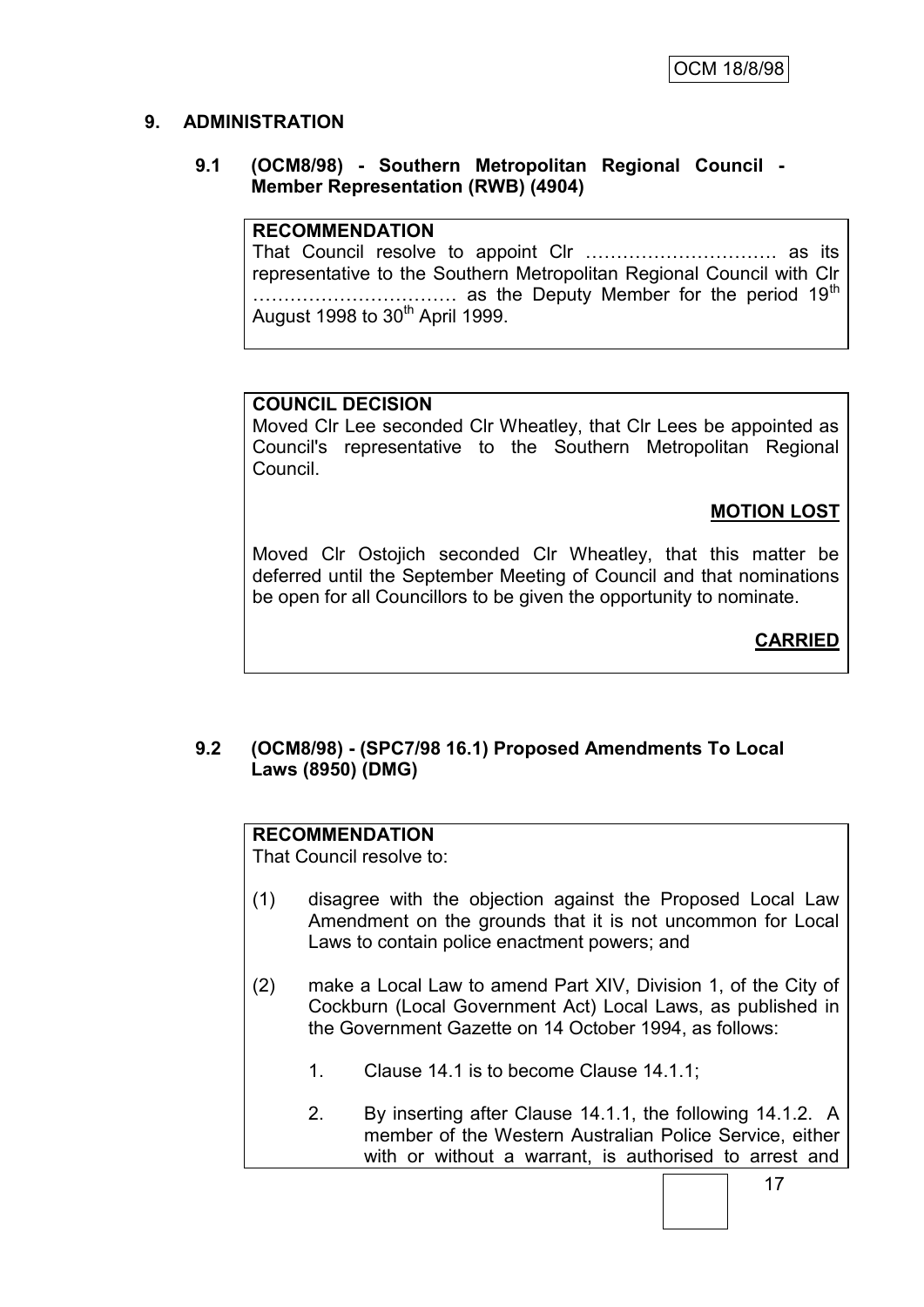remove persons offending against Part IV of these Local Laws.

### **SPECIAL MAJORITY OF COUNCIL REQUIRED**

#### **COMMITTEE RECOMMENDATION (SPC7/98)**

MOVED Clr Howlett SECONDED Clr Humphreys that Council adopt the recommendation.

**CARRIED**

### **SPECIAL MAJORITY OF COUNCIL REQUIRED**

#### **COUNCIL DECISION**

Moved Clr Howlett seconded Clr McNair, that the recommendation be adopted.

#### **CARRIED BY SPECIAL MAJORITY OF COUNCIL**

#### **9.3 (OCM8/98) - Regional Forest Agreement (6119) (DW) (Attach)**

# **RECOMMENDATION**

That Council resolve to:

- (1) Adopt the following position in relation to the Regional Forest Agreement process:
	- a) support the submission on the Regional Forest Agreement prepared by the Western Australian Municipal Association;
	- b) not comment on the impacts of forest management approaches on old growth and high conservation value forests, or on the sustainability of current and proposed forest management approaches; and
	- c) support the broadening of the scope of the forestry management options currently being considered to allow assessment of the impacts of forestry activities in old growth and high conservation value forest areas.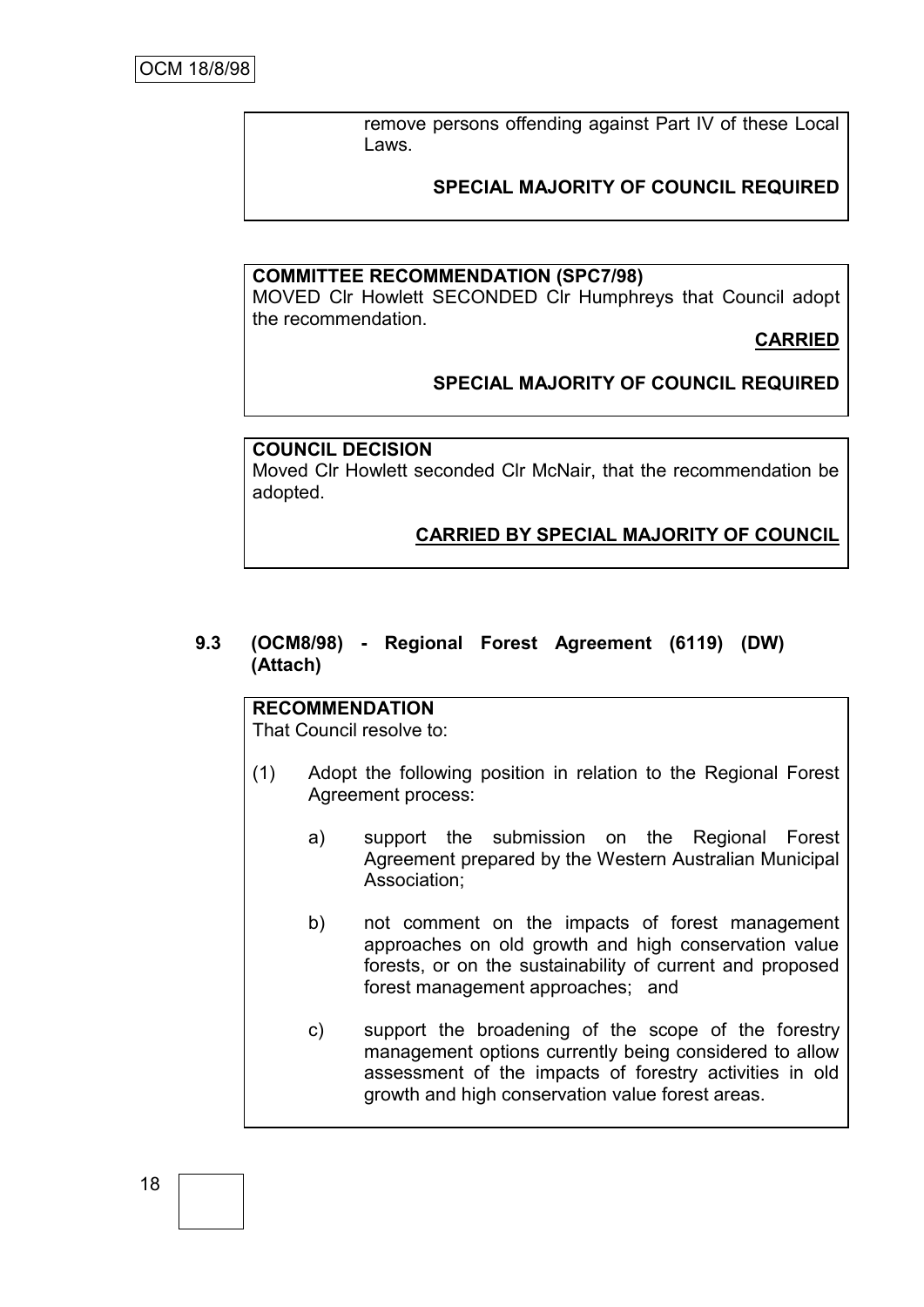#### **COUNCIL DECISION**

Moved Clr Howlett seconded Clr Wheatley, that the recommendation be adopted.

# **CARRIED**

### **DECLARATION OF FINANCIAL INTEREST**

**Clr Gianoli** declared a financial interest in Item 9.4 of the Council Agenda. The nature being that Gianoli & Evans, of which he is a partner, acts as property developers for various owners in the scheme.

AT THIS POINT THE TIME BEING 10:38PM, CLR GIANOLI LEFT THE MEETING.

#### **9.4 (OCM8/98) - Construction of Beeliar Drive / Spearwood Avenue to Watson Road (450953) (BKG/KJS)**

### **RECOMMENDATION**

That Council resolve to refer the acquisition of the land for Beeliar Drive from Spearwood Avenue to Watson Road to the September Community Development Committee meeting.

#### **COUNCIL DECISION**

Moved Clr Lee seconded Clr Howlett, that the recommendation be adopted.

# **CARRIED**

AT THIS POINT THE TIME BEING 10:39PM, CLR GIANOLI RETURNED TO THE MEETING.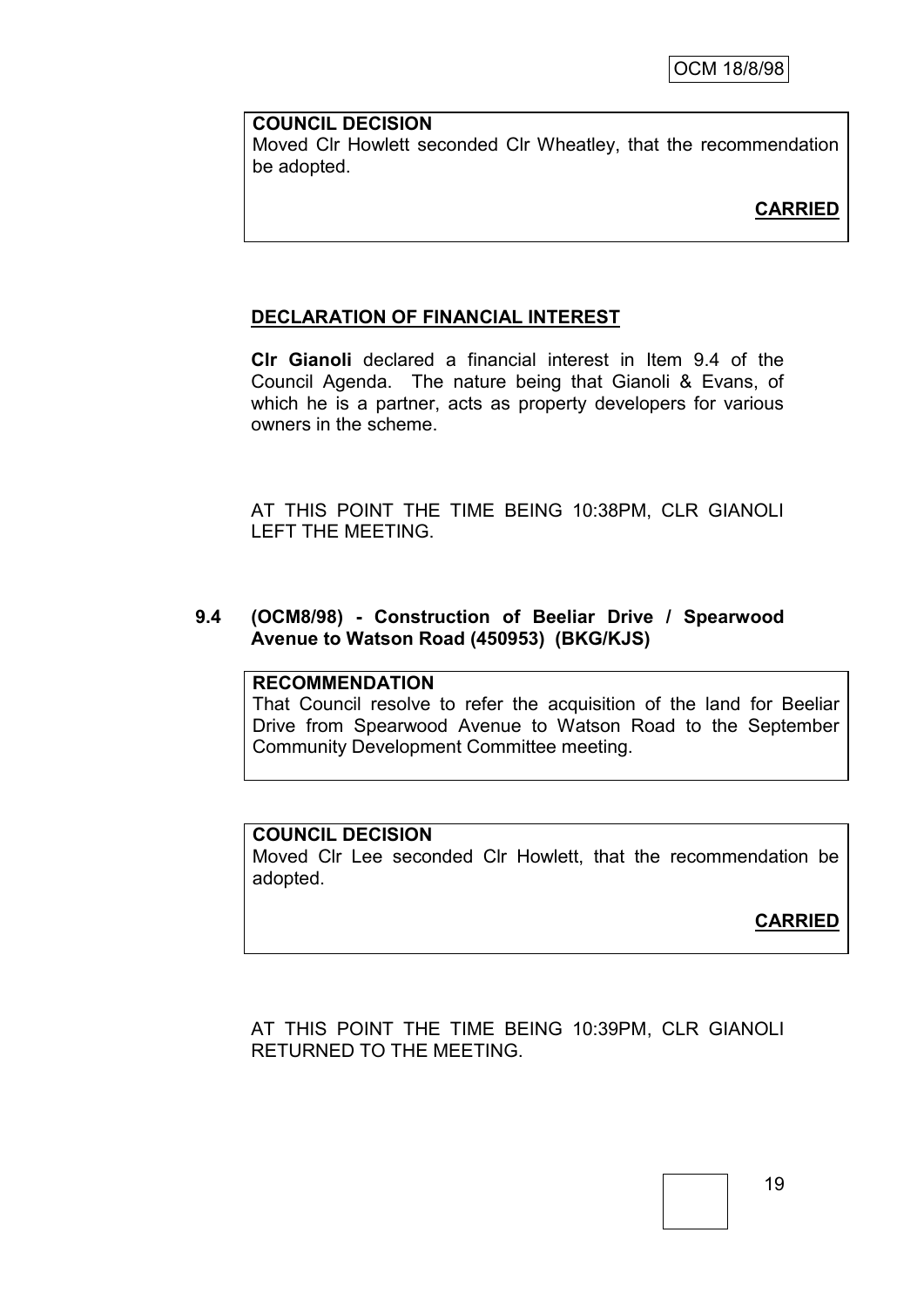### **10. PETITIONS**

### **10.1 (OCM8/98) - Gerald Street, Spearwood Petition (Clr Wheatley) (450037)**

Clr Wheatley tabled a petition in regards to re-opening of left hand turns into Gerald Road from Phoenix Road together with a gap in the Phoenix Road median to facilitate right hand turns to the East. Also that Freeth, Leo and Doolette Streets be included in any proposed traffic study.

### **11. MOTIONS OF WHICH PREVIOUS NOTICE HAS BEEN GIVEN**

Nil

### **12. NOTICE OF MOTIONS FOR CONSIDERATION AT THE FOLLOWING MEETING IF GIVEN DURING THE MEETING**

Nil

### **13. CONFIDENTIAL MATTERS**

Nil

### **14. CLOSING**

Before closing the meeting, Clr Ostojich wished to add to his earlier comments regarding the visit to the City of Split. He advised Council that the gift of Aboriginal Art that this Council presented to the delegation when they visited Cockburn, is now taking pride of place on the wall in the Mayor's office.

Meeting closed at 10:40pm.